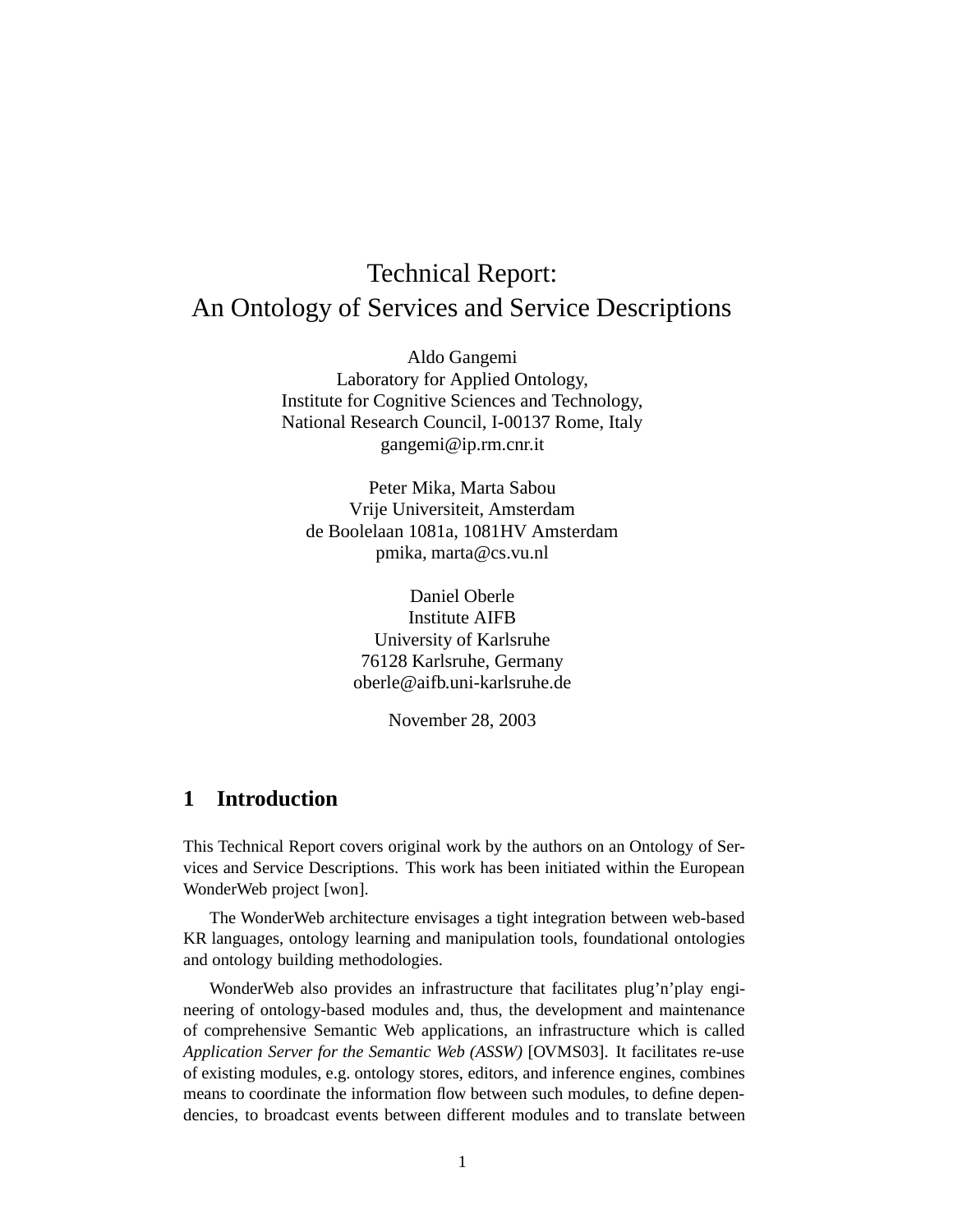ontology-based data formats. Since software modules come as black boxes of code, descriptions need to be attached to them in order to facilitate their discovery. As a result, the ASSW features a registry that stores descriptions of the module and its API. Such descriptions adhere to an ontology which is not only used for module and API discovery, but also for manual classification, connectivity and implementation tasks. An Application Server for the Semantic Web can therefore be considered as *semantic middleware*. Additionally, there exists the possibility to offer a module's functionality by another paradigm. E.g., the module might not only be represented as one object revealing a particular API, but its functionality may also be accessible as separate web services. This is achieved by translating a module's ontological API description into corresponding web service descriptions.

Existing conceptualizations of web services, such as the Web Services Architecture (WSA) [BCF<sup>+</sup> 03] are informal and thus cannot avoid ambiguities even in the very definition of web services (see Section 7). Ontologies for the descriptions of web services, in particular DAML-S [Coa03] and its successor OWL-S, attempt to cater for both worlds, but make no distinction as to what are general aspects of services and what are the notions specific to software or web services in particular. As a result, confusion arises as to the nature of objects comprising and processed by web services (see Section 6).

Therefore, the initiative was taken within the project to create an Ontology of Services using the DOLCE foundational ontology, which has been also developed within the project. The resulting "upper ontology" of services based on wellfounded principles is expected to influence (support) the design of more specific ontologies, such as the one designed for the description of software modules in the ASSW use case. It was also confirmed that the Ontology of Services would help in clearing up otherwise fuzzy definitions of concepts related to web services and in pointing out inconsistencies or ambiguities in conceptualizations such as the WSA document.

The Ontology of Services is thus part of a layered architecture of ontologies developed within WonderWeb (cf. Figure 1). On the one hand, it is an extension (module) to the DOLCE foundational ontology [MBG<sup>+</sup>02]. In particular, it makes extensive use of the Ontology of Descriptions (also called Descriptions & Situations or D&S) available in the extended version of DOLCE, called DOLCE+ [GM] (see also Section 4). On the other hand, the Ontology of Services generalizes notions of existing conceptualizations of web services or web service descriptions such as the DAML-S [Coa03], the Web Services Architecture [BCF<sup>+</sup> 03] or the Ontology of Software Modules used within the ASSW [OSRV03]. More specifically, the Ontology of Services covers all kinds of services, with information services as a special case. At the bottom layer of the architecture we find domain-level ontologies. An example of such an ontology is the ontology of Semantic Web tools, which provides descriptions directly processed by the ASSW.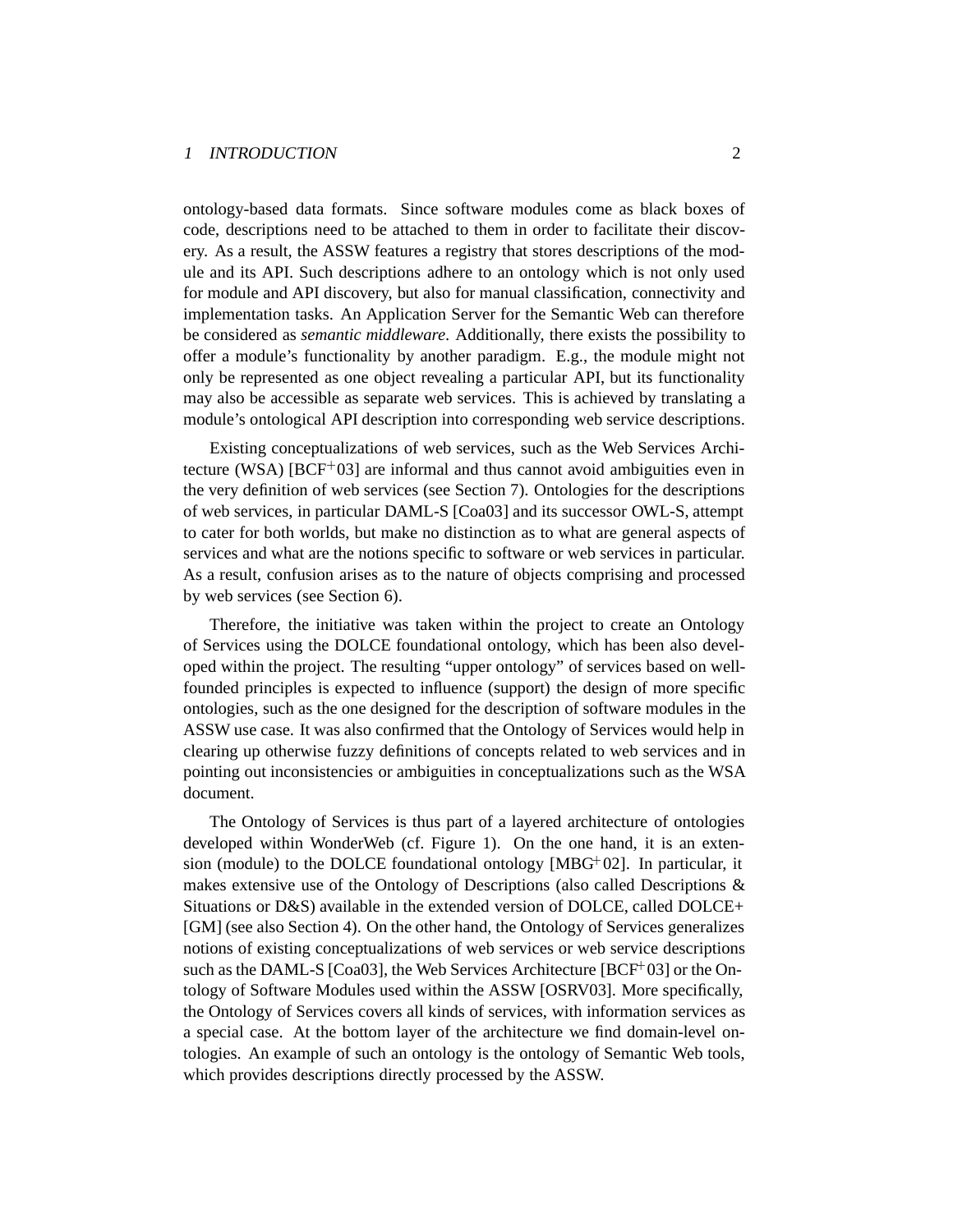

Figure 1: Ontology stacking in WonderWeb.

Our method was a combination of a bottom-up and a top-down approach. On the one hand, ontologies in the lower layers provided representation requirements for the higher layers, which abstracted their concepts and relationships. On the other hand, the upper layers provided design guidelines to the lower layers.

In the following, we will use the example of a typical (but hypothetical) webbased flight booking service to illustrate some of the notions introduced.

### **2 Motivation**

We share the motivation of the DAML coalition that descriptions of (web) services should be formulated according to an ontology in order to support the automation of service related task.

While DAML-S defines service related concepts in relation to each other, it lacks the formal semantics to relate these concepts to the basic categories of philosophy, linguistics or human cognition. Typically for a domain ontology, there is no firm class or property hierarchy (most classes and properties are direct subclasses of the top level concept) and several relations take *Thing* as their domain or range. Part of the missing semantics is in the text of the document, while some are left to the reader or future work to decide.

We believe that this situation is not satisfactory: the level of commitment in DAML-S will need to be raised if it is to support the complex tasks put forward by the coalition (for a description of these tasks, see [Coa03, BCF<sup>+</sup>03]). Further axiomatization through alignment to a foundational ontology will help to exclude terminological and conceptual ambiguities due to unintended interpretations. This capacity will be critical if DAML-S is to be employed on a global scale, where the meaning of descriptions will need to be constantly negotiated.

Axiomatization is not without dangers of its own: it may lead to the creation of an overly restrictive, rigid ontology which would require a commitment that is difficult to achieve on a global scale (see [vEA02] for an analysis of the contradiction between the formality, sharing scope and stability of knowledge). However, we be-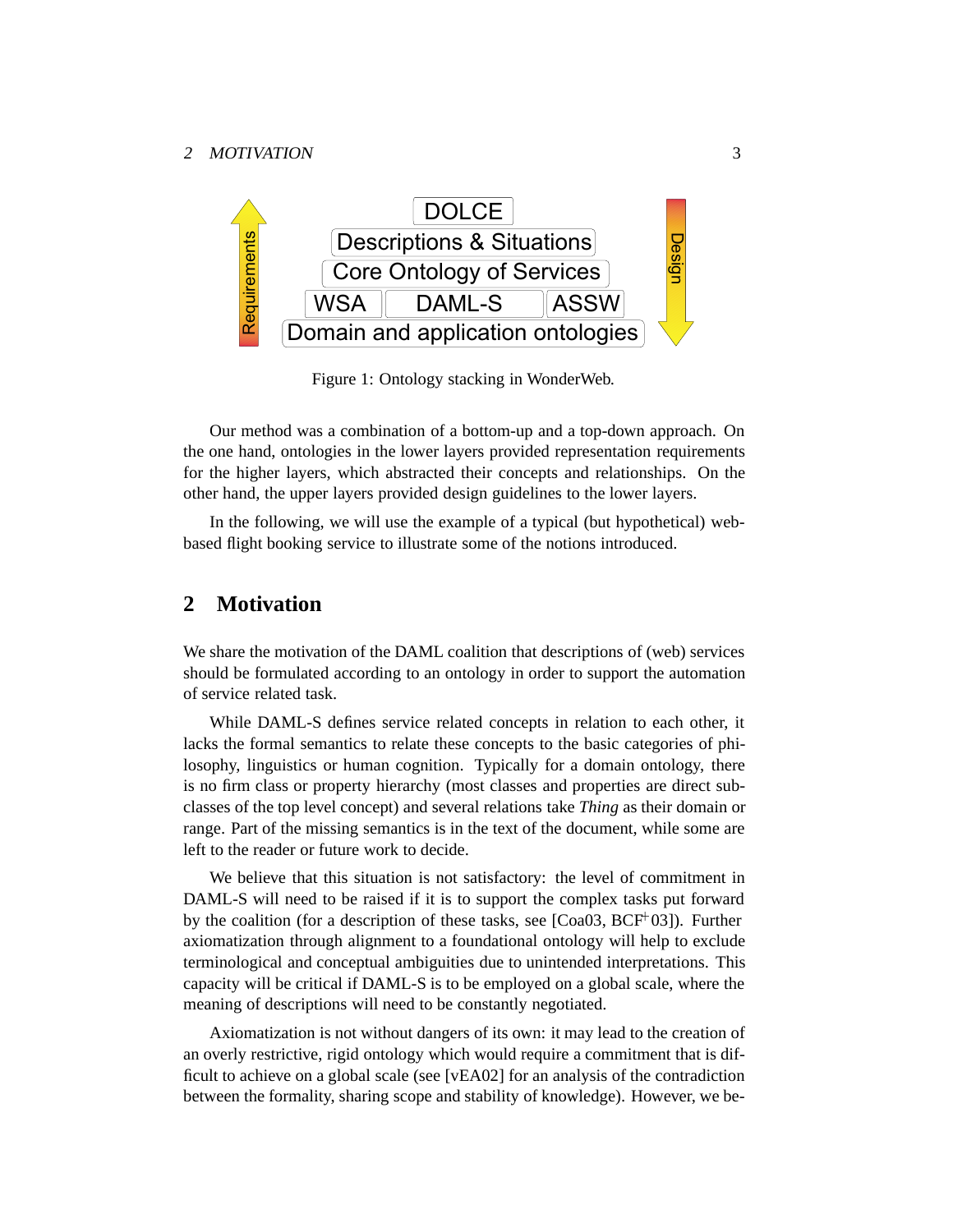### <sup>3</sup> METHODOLOGY 4

lieve that this danger is mitigated by the design of DOLCE. While extensively researched and formalized, DOLCE is created with minimality in mind and includes only the most reusable and widely applicable upper-level categories [MBG<sup>+</sup>02]. DOLCE also calls for a careful isolation of the fundamental ontological options and their formal relationships and is built with modularization in mind. This means that DOLCE can avoid to become a single, monolithic upper-ontology that would be rejected by its users.

Note that DOLCE also allows us to observe minimality. In fact, our ontology is chiefly a combination of basic DOLCE and two extensions (an Ontology of Descriptions and an Ontology of Planning). To these existing ontologies less than 10 new concepts and 5 new properties were needed to be added to get to the core Ontology of Services.

### **3 Methodology**

For the engineering of the Ontology of Services, we have chosen to follow a variation of ONIONS, the Ontologic Integration of Naive Sources methodology [GPS99]. ONIONS has been successfully applied in the past for various developments (e.g. an ontology of fishery services for the FAO of the UN). The methodology consists of the five steps shown below, which result in a new module (domainspecific extension) to a given foundational ontology (FO). Foundational ontologies such as DOLCE are explicitly designed as upper-level frameworks for analyzing, harmonizing and integrating existing ontologies and metadata standards  $[{\rm MBG^+02}].$ 

- 1. **Re-engineering.** In the re-engineering phase, the sources are acquired and transformed in a uniform representation (data format).
- 2. **Integration.** In this step the sources are integrated in a logical sense. For example, distinctions between classes and instances are made, data types are harmonized etc.
- 3. **Alignment.** During alignment, concepts and relationships of the sources are characterized in terms of the concepts and relationships of a Foundational Ontology (FO). For example, at this stage classes described in the source ontologies are defined as subclasses of the most specific superclass available in the FO.
- 4. **Merging.** In the last step, concepts described in various sources are merged when they carry the same meaning with respect to the application scenario.

The sources in our case were the WSA document, DAML-S, parts of the Common Information Model (CIM) and the Ontology of Software Modules used within the ASSW.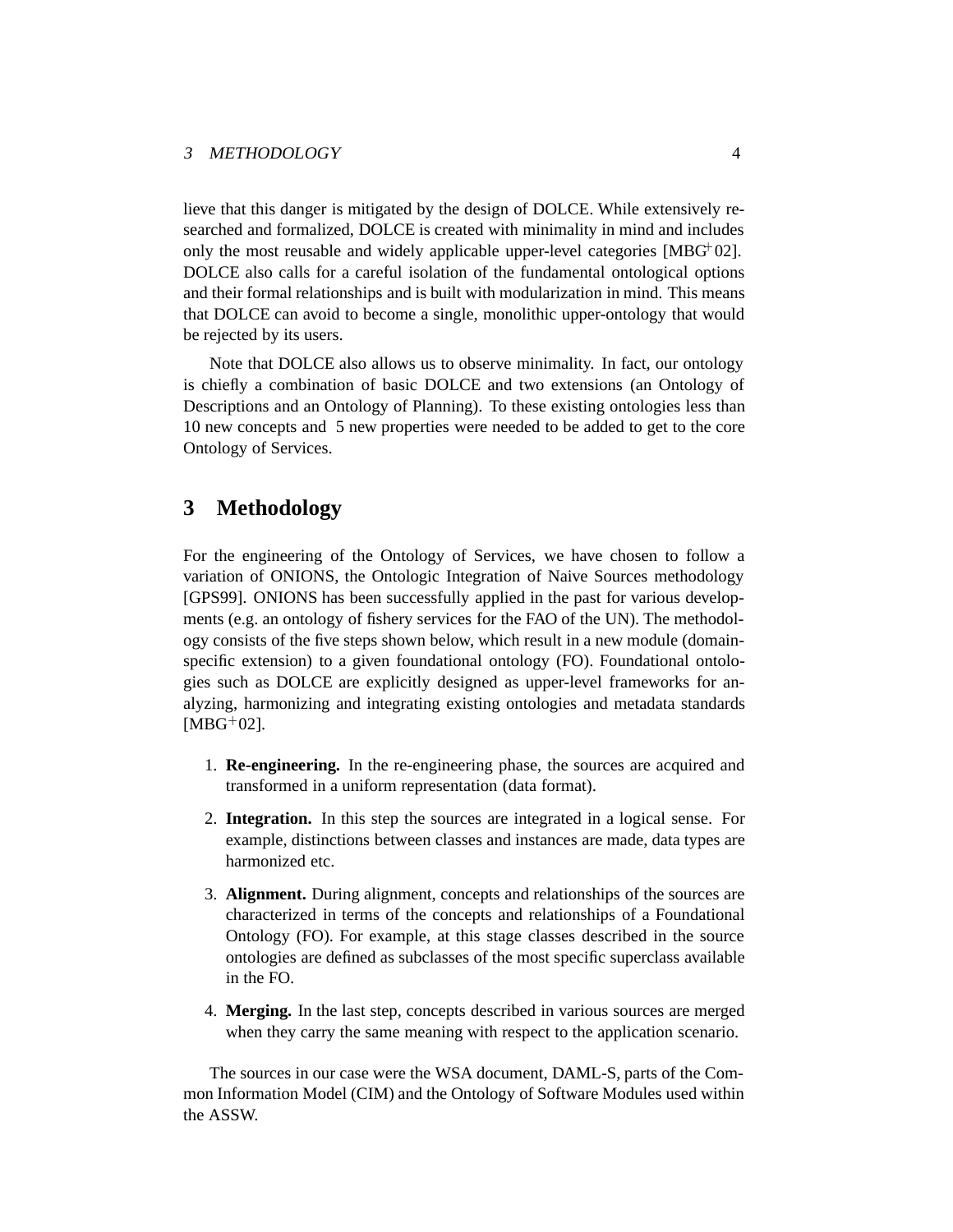### <sup>4</sup> ONTOLOGY OF DESCRIPTION 5

Instead of direct alignment to the DOLCE foundational ontology, we decided to develop a Core Ontology of Services based on D&S (which is an extension to DOLCE) and aligned the sources to this ontology. This two-stage alignment is a common technique when the conceptual gap between the source ontologies and the foundational ontology is large. Also, formulated at a more generic level, one may expect the core ontology to be reusable later in other scenarios (e.g. our Ontology of Services may be reused for descriptions of purely commercial services. However, our sources are geared specifically towards information services, which means that the resulting ontology may lack some of the notions necessary for the matching and retrieval of commercial service offerings).

The remaining sections of this technical report is organized as follows. The Ontology of Descriptions (D&S) is introduced in Section 4. The Core Ontology of Services is presented in Section 5. Experiences with the alignment of the WSA document, DAML-S, and the Application Server's ontology are discussed in Sections 7 to 9, respectively.

### **4 Ontology of Description**

The following subsections have been lifted from [GM] as background information on the ontology of descriptions.

### **4.1 Motivation**

Foundational ontologies in WonderWeb are ontologies that contain a specification of domain-independent concepts and relations based on formal principles derived from linguistics, philosophy, and mathematics. Formal principles are needed to allow an explicit comparison between alternative ontologies. Examples of formal principles are spatio-temporal localization, topological closure, heterogeneity of parts, dependency on the intention of agents, etc. We refer to [MBG<sup>+</sup>02] for a detailed explanation.

While formalizing the principles governing physical objects or events is (quite) straightforward, intuition comes to odds when an ontology needs to be extended with *non-physical objects*, such as social institutions, organizations, plans, regulations, narratives, mental contents, schedules, parameters, diagnoses, etc. In fact, important fields of investigation have negated an ontological primitiveness to nonphysical objects [Moo02], because they are taken to have meaning only in combination with some other entity, i.e. their intended meaning results from a statement. For example, a norm, a plan, or a social role are to be represented as a (set of) statement(s), not as concepts. This position is documented by the almost exclusive attention dedicated by many important theoretical frameworks (BDI agent model, theory of trust, situation calculus, formal context analysis), to states of affairs,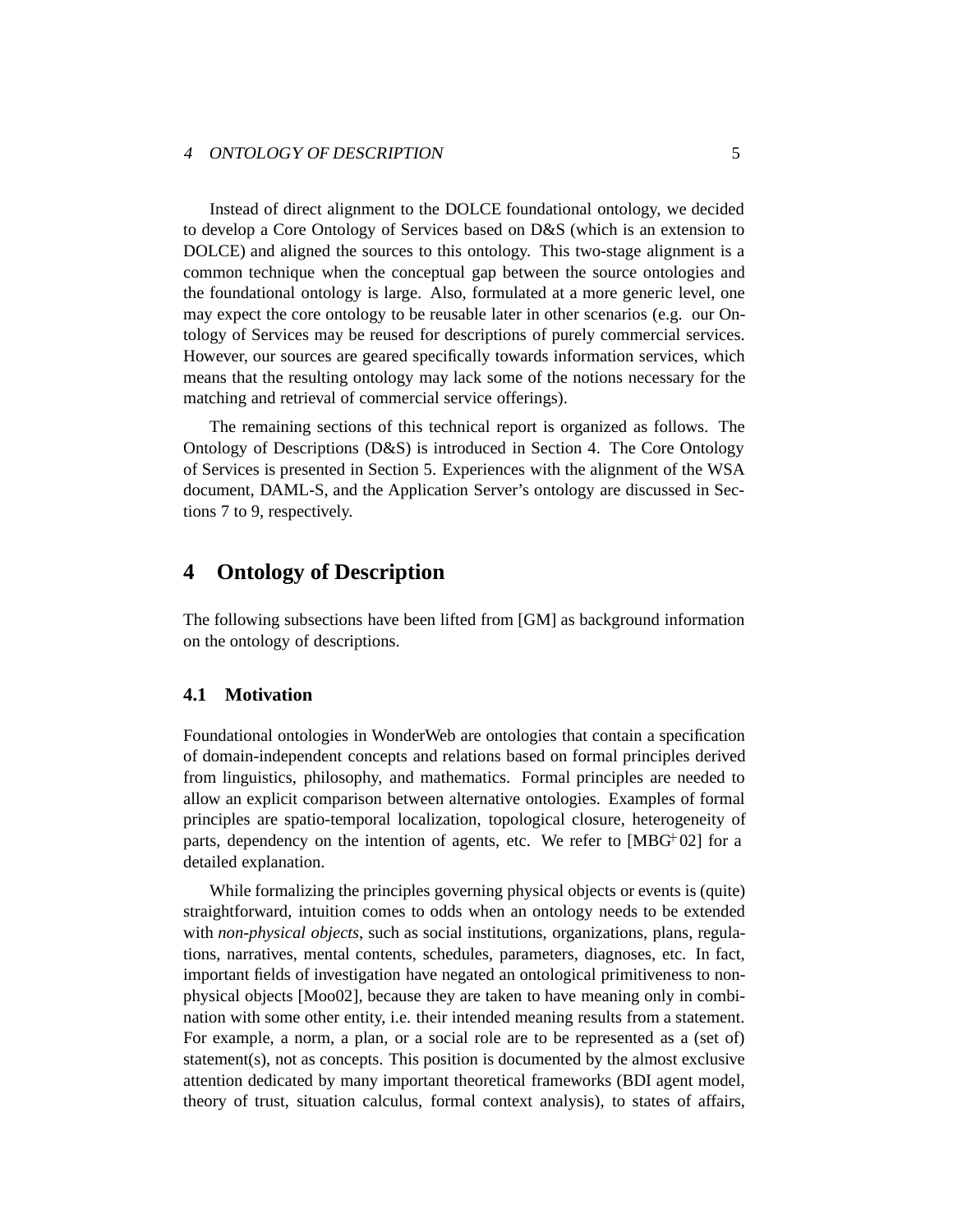### <sup>4</sup> ONTOLOGY OF DESCRIPTION 6

facts, beliefs, viewpoints, contexts, whose logical representation is set at the level of theories or models, not at the level of concepts or relations.

On the other hand, recent work (e.g. [Moo02]) addresses non-physical objects as first-order entities that can change, or that can be manipulated similarly to physical entities. This means that many relations and axioms that are valid for physical entities can be used for non-physical ones as well.

Here we support the position by which non-physical entities can be represented both as theories/models and as concepts with explicit reification rules, and we share the following motivations:

- 1. Technology and society are full of reifications, for example when we divide human experience into social, cultural, educational, political, religious, legal, economic, industrial, scientific or technological experiences
- 2. In realistic domains, specially in socially-intensive applications (e.g. law, finance, business, politics), a significant amount of terms convey concepts related to non-physical entities, and such concepts seem to be tightly interrelated
- 3. Interrelations between theories are notoriously difficult to be manipulated, then it would be an advantage to represent non-physical objects as instances of concepts instead of models satisfying some theory
- 4. For many domains of application, we are faced with partial theories and partial models that are explicated and/or used at various detail levels. Partiality and granularity are two more reasons to have some theories and models manipulated as first-order entities
- 5. Natural languages are able to reify whatever fragment of (usually informal) theories and models by simply creating or reusing a noun. Once linguistically reified, a theory or a model (either formal or informal) enters a life-cycle that allows agents to communicate even in presence of partial (or even no) information about the reified theory or model. The Web contains plenty of examples of such creatures: catalog subjects or topics, references to distributed resources, unstructured or semi-structured (but explicitly referenced) contents, such as plans, methods, regulations, formats, profiles, etc., and even linguistic elements and texts (taken independently from a particular physical encoding) can be considered a further example
- 6. Recent (still) unpublished work by one of the authors reports that more 25% of WordNet (v1.6) noun synsets [Fel98] can be formalised as non-physical object classes

In general, we feel entitled to say that representing ontological (reified) contexts is a difficult alternative to avoid, when so much domain-oriented and linguistic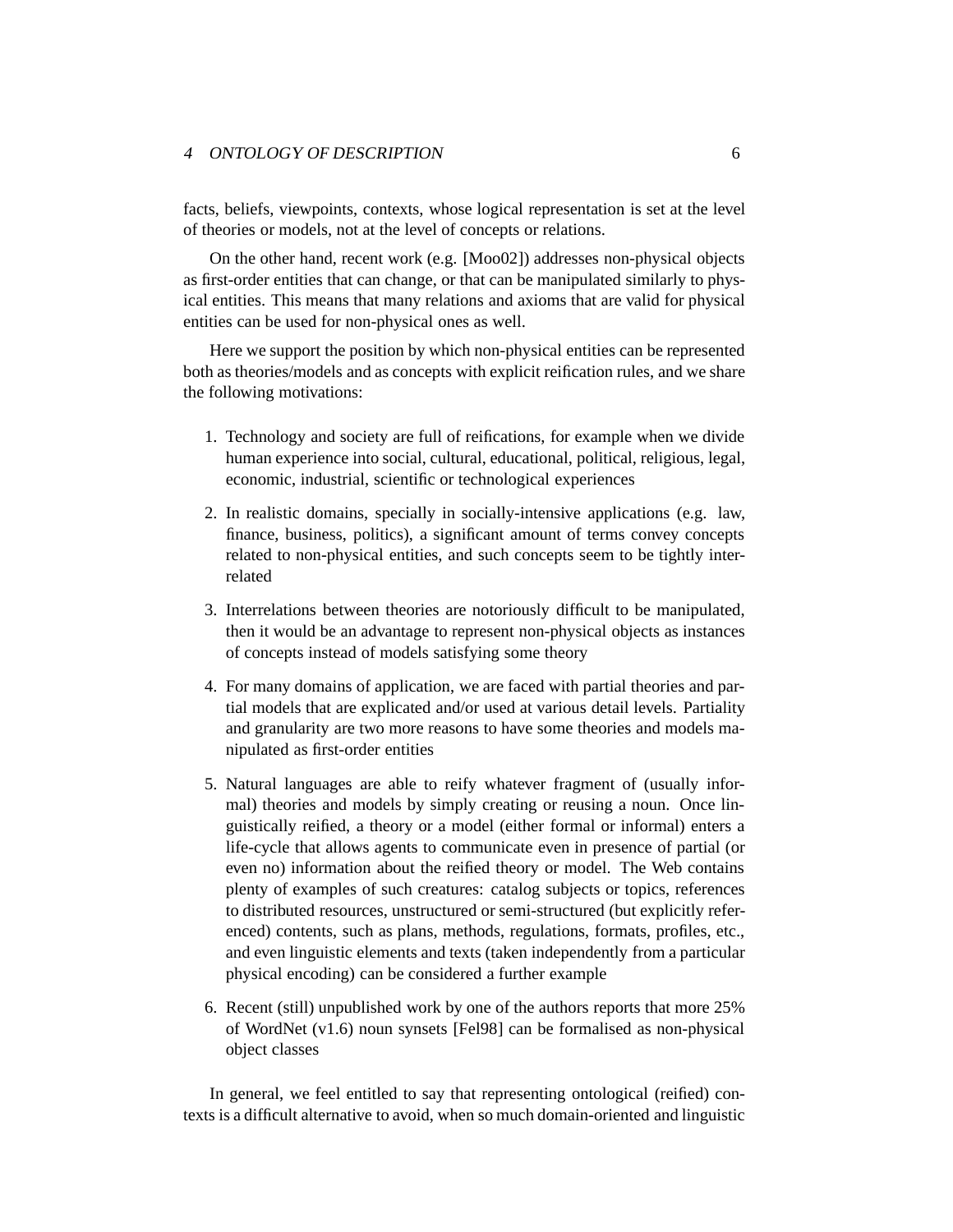categorisations involve reification. However, we also want to provide an explicit account of the contextual nature of non-physical entities and thus aim for a reification that accounts to some extent for the partial and hybrid structure of such entities.

From the logical viewpoint, any reification of theories and models provides a first order representation. From the ontological engineering viewpoint, a straightforward reification is not enough, since the elements resulting from reification must be framed within an ontology, possibly built according to a foundational ontology.

We also need specific reification rules for at least some distinct elements of a theory or a model. Moreover, from a practical viewpoint, the actual import of theories and models (when they are used as concepts) into an ontology requires not only reification rules, but also mapping and inheritance rules. This partial and hybrid transformation allows an easy grasp and manipulation of reified theories and models.

#### **4.2 An Ontology of Descriptions and Situations**

The Descriptions and Situations ontology (D&S) [GM03] is an attempt to define a theory that supports a first-order manipulation of theories and models, independently from the particular foundational ontology it is plugged in.

In general, D&S commits only to a widespread and very ancient ontological distinction between *flux*, or an unstructured world or context, and *logos*, or an intentionality. D&S is neutral with respect to realism issues, such as whether we conceive a structure because it is in the flux, or because it is in our intentionality [Mil02]. D&S as a representation mechanism makes no pretense in either direction. Hence, a flux can have as many inherent structure (parts, boundaries, qualities, etc.) as one might want to believe in or might claim to have discovered, but without a logos, a flux would have no description of that structure.

When logos is applied to the description of the flux, some *structure* emerges (this reflects the cognitive structuring cognitive process  $[K\ddot{o}h29]$ ). The emerging structure is not necessarily equivalent to the actual structure.

Due to its neutrality with respect to realism, D&S can generalize the flux/logos distinction, in order to obtain an epistemological layering. Epistemological layering consists of assuming that any logical structure  $L<sub>i</sub>$  (either formal or capable of being at least partly formalised) is built upon a flux-like structure that it describes according to a more abstract, logos-like theory  $T_i$  (either formal or capable of being at least partly formalised).

In other words,  $T_i$  describes what kind of ontological commitment  $L_i$  is supposed to have within the epistemological layer that is shared by the encoder of an ontology.

Epistemological layering reflects the so-called *figure-ground* shifting cognitive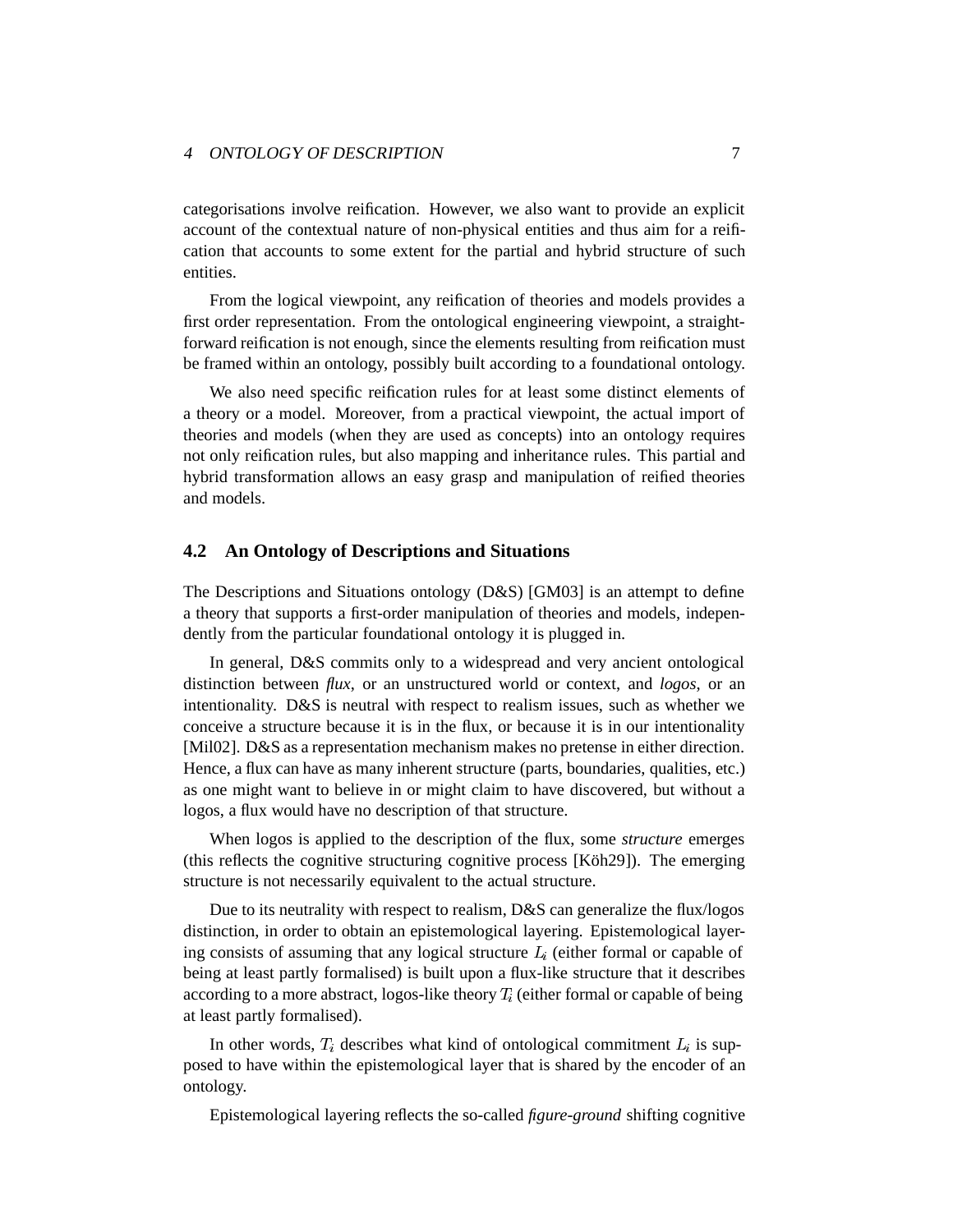### <sup>4</sup> ONTOLOGY OF DESCRIPTION 8

process [Köh29]. Moreover, most assumption-makings in any domain of interest apply epistemological layering (several names have been used to refer to flux-like structures: tacit knowledge, context, substrate, etc.).

D&S implements reification rules for any  $T_i$ , called a *description*, and a basic framework for any  $L_i$ , called a *situation*<sup>1</sup>, and for their elements.

Flux-like structures are not reified in D&S, but they result to be the structures that include all the (ground) logical dependencies of the components of a situation S classified within an ontology O, plus any additional elements that could be part of the ground context of S according to some encoder of O, but that are not inside O. A flux-like structure is called a *state of affairs* (SOA) in D&S.

#### **4.3 Implementing the Ontology of Descriptions in DOLCE**

DOLCE [MBG<sup>+</sup> 02] has four top categories: endurant (including object- and substance-like entities), perdurant (event- and state-like entities), quality (individual attributes), and abstracts (mainly conceptual "regions" for structuring attributes).

Within DOLCE, D&S is plugged in as follows. A situation is a (new) top category, a description is a non-physical endurant. Description is disjoint from situation. A description may be satisfied by a SOA. The satisfaction relation is reified in D&S as a first-order *referenced-by* relation. A description satisfied by a SOA is an *s-description*. A SOA satisfying a description is a situation.<sup>2</sup>

Concerning the reification of the elements of a theory, the descriptions that reify a selection rule on DOLCE regions (e.g. speed limit or visibility) are called *parameters*, the descriptions that reify a functional property of DOLCE endurants (e.g. citizen or judge) are called *functional roles*, and the descriptions that reify sequences of DOLCE perdurants (e.g. schedule or pathway) are called *courses*.

In D&S for DOLCE, descriptions have only other descriptions as parts. Sdescriptions have courses, functional roles, and parameters as components. (See Fig. 2.) Between such components some relations hold: *modality-target* holding between functional roles and courses, and *requisite-for* holding between parameters and either functional roles or courses. Modality-target reifies the modal dependence between a functional property, and a sequence, while requisite-for reifies the logical dependence between a selection rule and either functional properties or sequences.

Situations and s-descriptions are systematically related. The basic relation is

<sup>&</sup>lt;sup>1</sup>We are keeping these names for the historical reasons. Other intuitive names have been proposed so far, e.g. representation, conceptualisation, or schema for description, and setting, Gestalt, or configuration for situation.

 ${}^{2}$ A situation can satisfy a (s-)description in many ways, so that we can build a taxonomy of satisfaction (referenced by) relations. This work, however, is outside the scope of this paper.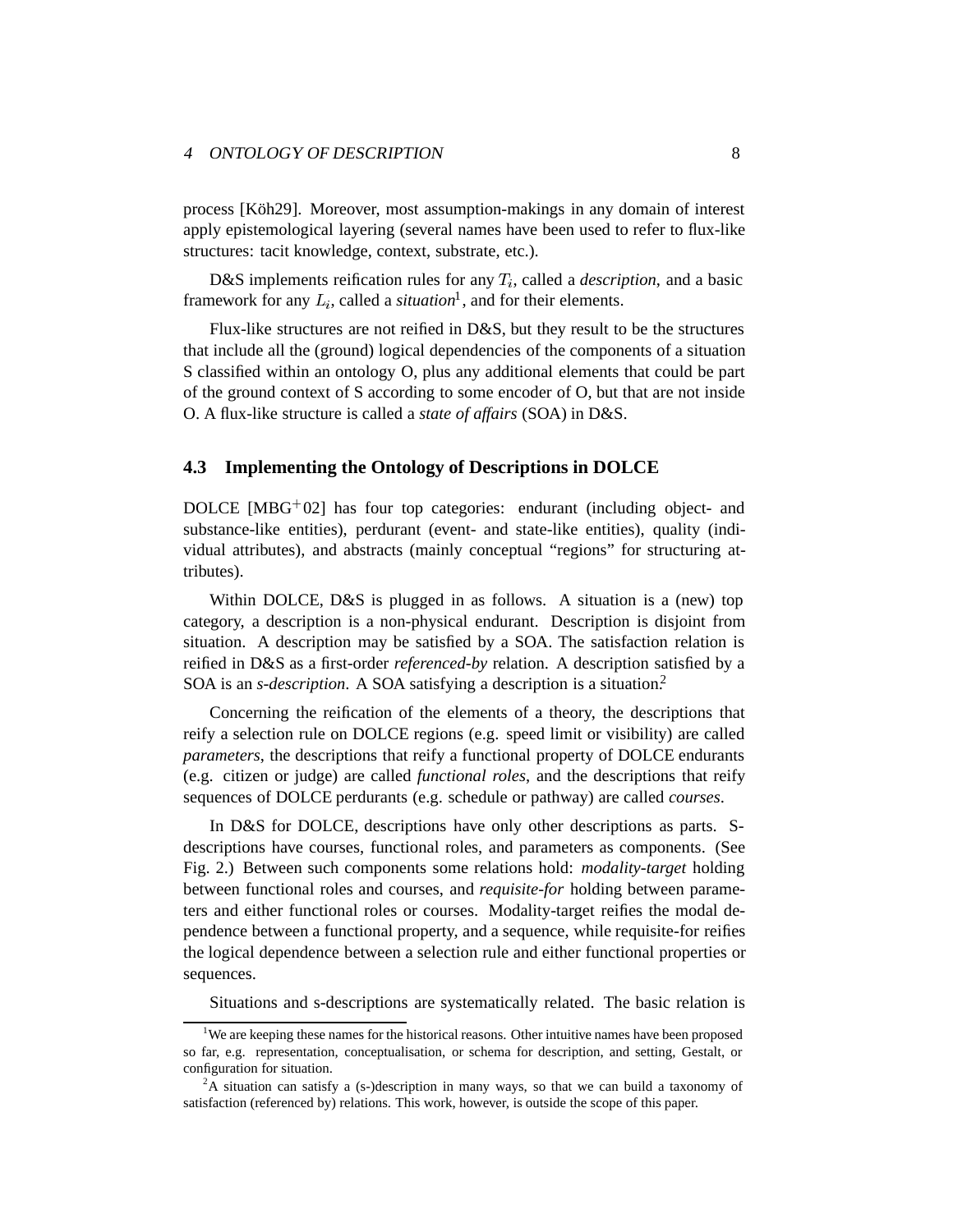

Figure 2: UML overview of the D&S ontology of descriptions

*selects*, and it reifies the instantiation relation between an individual in a model and a concept in a theory. Within DOLCE, *selects* relates components of an (s-) description to instances of DOLCE categories. Intuitively, selects $(x,y)$  binds an individual y classified in a DOLCE category to a situation s that is referenced (satisfies) the s-description d that has x as a component. In particular: parameters are *valued-by* regions, f-roles *play* endurants, and courses *sequence* perdurants.

Examples of descriptions and situations include:

- A clinical condition (situation) has an associated diagnosis (s-description) made by some agent.
- A case in point (situation) is constrained by a certain norm (s-description)
- A murder (situation) has been reported by a witness (functional role) in a testimony (s-description)
- Information science as a topic (s-description) references the manipulation of data structures (situation), both as a pure or applied science (parent sdescriptions)
- A person (endurant) plays the role of judge (functional role) in the context of a constitutive Law (s-description)
- 40kmph (region) is the value for a speed limit (parameter) in the context of an accident (state of affairs) described as a speed excess case (situation) in an area covered by traffic Law (s-description)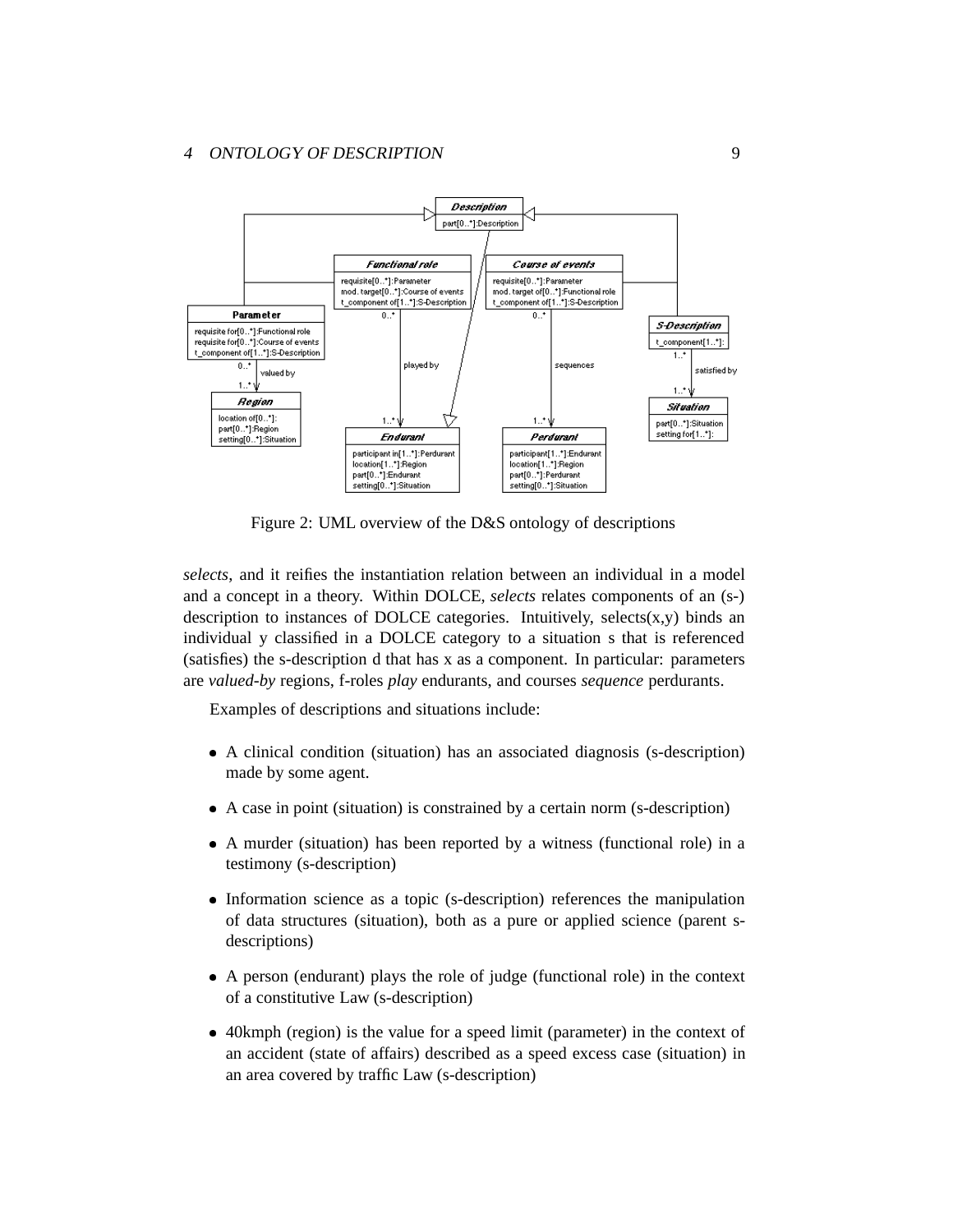### 5 THE CORE ONTOLOGY OF SERVICES 10

D&S results to be a theory of ontological contexts because it is capable to describe various notions of context (physical and non-physical situations, topics, provisions, plans, assessments, beliefs, etc.) as first-order entities.

# **5 The Core Ontology of Services**

The core ontology of services consists of a repeated application of the Ontology of Descriptions (D&S).

D&S provides reification rules for the three basic categories of DOLCE (region, endurants and perdurants), which are called parameters, roles and courses. D&S also defines a template, called S-Description (Situation Descriptions) for modelling non-physical contexts such as views, theories, beliefs, norms etc. An important distinction is made in D&S between (the elements of) descriptions and (elements of) a particular model, also called state-of-affairs (SOA): elements of a SOA (regions, endurants and perdurants) may play the parameters, roles and courses of a description, in which case the SOA is understood as a situation (case) for a particular description. However, the same SOA may be interpreted according to other, alternative descriptions. This captures an important feature of contexts, namely that multiple overlapping (or alternative) contexts may match the same world or model. For more information on D&S, we refer the reader to Section 4.

Service descriptions as non-physical contexts are ideally suited as applications of D&S. Descriptions of services can be considered as views from various perspectives on a series of activities that constitute the service for the various parties involved. In other words, service descriptions exhibit the same distinction between what is offered, expected or planned (descriptions, theories) and the elements that consist a particular model of the world.

Currently, we have considered five frequently occurring contexts regarding services, where each is a separate description of the same service in the D&S sense. More views may be added in the future when needs arise. Figure 3 shows their interrelationships.

- 1. **Service Offering (Description).** The Service Offering is the viewpoint of the legal entity providing the service. Much like commercial advertisements, the service offering may not describe entirely how the service will be carried out. This can also be considered as a proposal for a contract (agreement) for a service.
- 2. **Service Requirements (Description).** This is the counterpart of the offering in that it comprises the expectations of the requestor of the service. Requirements are often flexible, concerning only a subset of the tasks, roles and parameters of service activities (but might also contain others).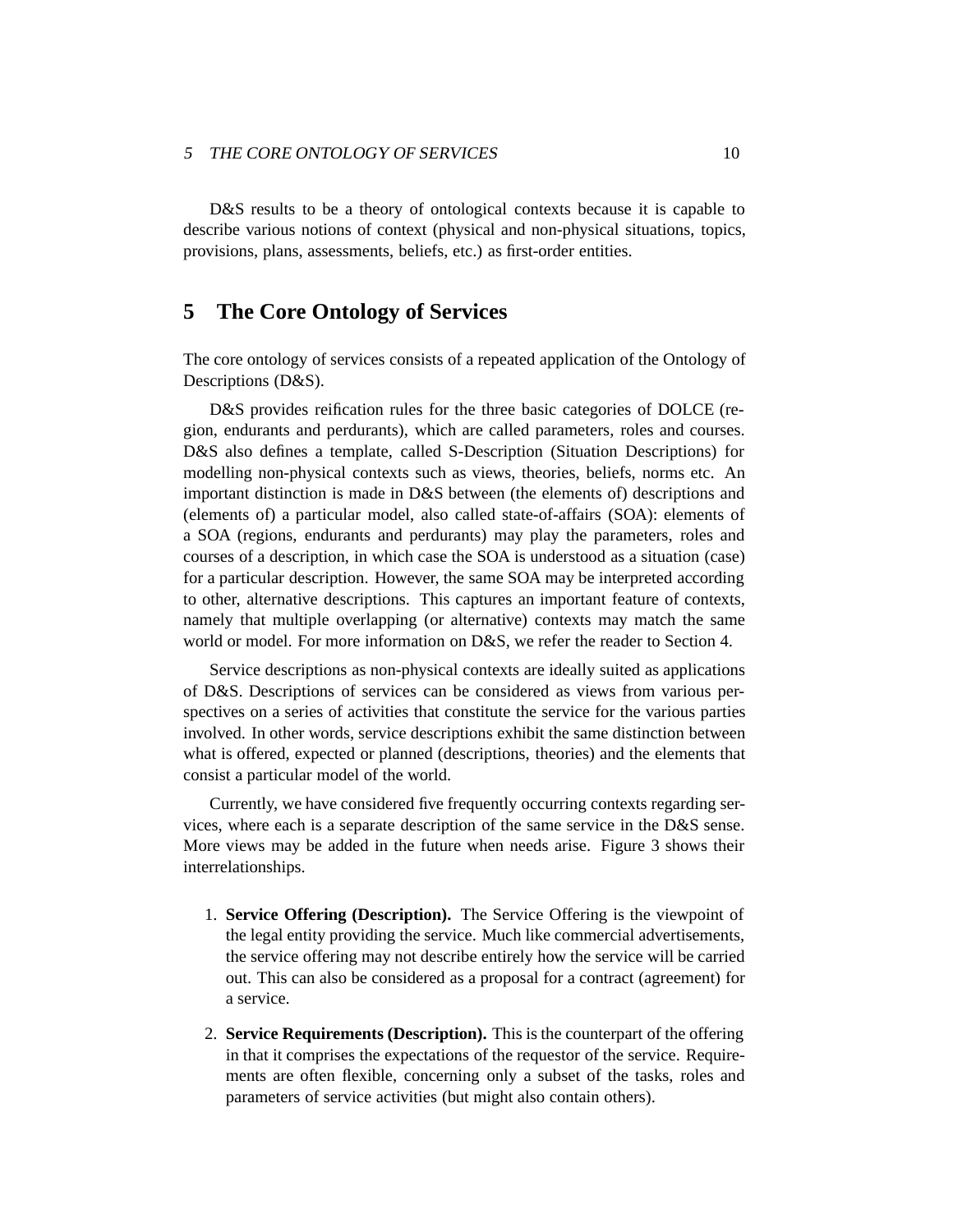### 5 THE CORE ONTOLOGY OF SERVICES 11

- 3. **Service Agreement (Description).** Once an agreement is reached between the provider and the requestor of the service, their joint understanding regarding the service may be described in a Service Agreement. Agreement means an understanding of the service as providing some value to the requestor, which may or may not be the same as the originally offered functionality of the service (in an extreme case, even doing nothing can be a service: consider the NOP command of machine language.)  $3$
- 4. **Service Assessment (Description).** Typically, when an agreement is reached measures are taken to monitor, assess and control the execution of the service provided. Assessment concerns matching the service activities against the agreement.<sup>4</sup> Service assessment may be executed by a third party and may also involve aspects not even mentioned in the above three descriptions, e.g. the cleanliness of a hotel room may be checked by looking for dust on the TV sets. In the web services area, assessment is of particular concern to those interested in the management of web services.<sup>5</sup>
- 5. **Service Activities Description.** This is a description of the social conventions regarding the execution of a service, whether a written code of practice (ISO) or unwritten norm. This view is the basis for legal action once a service deviates from the norms in ways not foreseen in the agreement.

#### **5.1 The Service Offering Description**

In the following, we detail the structure of a Service Offering Description (see Figure 4). All other views are similar in nature.

The *Service Offering Description* is an S-Description, more precisely a Promise which has at least a single Service Task as temporary component.<sup>6</sup> A Task in DOLCE+ is a Course, which has only other tasks as temporary components and sequences at least one activity. A Task can also have a Situation as its precondition

<sup>&</sup>lt;sup>3</sup>Independently from the fact that it may described, similarly to WSA we believe that in general an agreement (written or unwritten) between provider and requestor is necessary to talk of a service. Spam, or a dolphin saving someone in the middle of the ocean is not considered a service, no matter how useful it proves afterwards.

<sup>&</sup>lt;sup>4</sup>In an ideal world such a function would be meaningless. In reality, contracts are incomplete, since it is difficult to imagine all possible outcomes flowing from the agreement. Also, violations and the resulting penalties are often accepted rather than adhering to the contract (a kind of control strategy).

<sup>&</sup>lt;sup>5</sup>The WSA document, for example, stresses the manageability of web services as this is a key feature to companies interested in providing management platforms for web services. The CIM standard was also developed for creating a common format for exchanging information between management systems (Software designed to manage the IT assets of companies, including both their software and hardware environment).

<sup>&</sup>lt;sup>6</sup>In the following, all categories and relations not printed in Italics are defined in DOLCE+, see Section 4.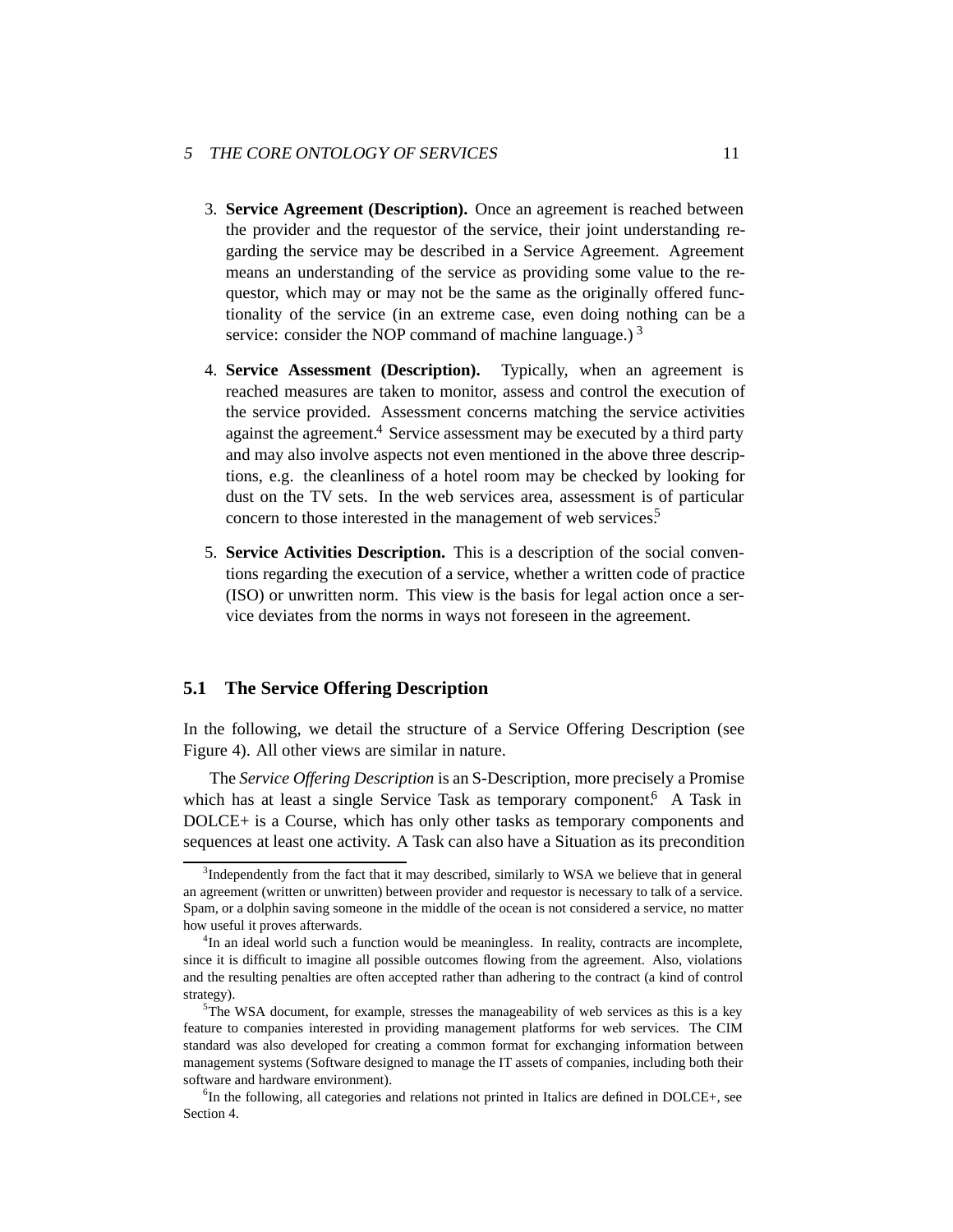

Figure 3: Relationships between the various views on a service.

or postcondition, which may or may not relate to (elements of) a situation for the description in which the Task is defined.<sup>7</sup>

We further define two disjoint subclasses of Task, *Service Task* and *Computational Task*. Service Tasks sequence only Service Activities and have only Service Tasks as temporary components. Similar statements hold for Computational Tasks. As we will see, the emergent distinction is that between tasks which require computational execution and work with information objects and tasks which involve physical objects.

A number of concepts from the Ontology of Planning are likely to be useful conjunction with the Core Ontology of Services. These include the division of tasks into elementary and complex tasks, and the construction of complex tasks from elementary ones. This part of the ontology is not detailed here, but can be consulted at http://www.isib.cnr.it/infor/ontology/DOLCE.html.

The chief difference between tasks and activities is that of between a plan and a particular execution of the plan: a plan represents possible sequences of execution. Examples of Computational Task are the reservation of a flight and the collection of payment, both in the sense of a transaction in an information system, even if it may be implemented in a number of ways. A Service Task can be flying the passenger (some passenger, not a particular one) to some destination. Again, this may be carried out in several ways.

In our ontology we also define a number of roles that are most commonly found in service descriptions. Two common agentive roles are introduced, namely *Requestor* and *Provider*. These are described as subclasses of the legally-constructed-

<sup>&</sup>lt;sup>7</sup>We decided not to give different names to elements of the offering such as Service Offering Task. Unity criteria is given by the structure, i.e. the entire description.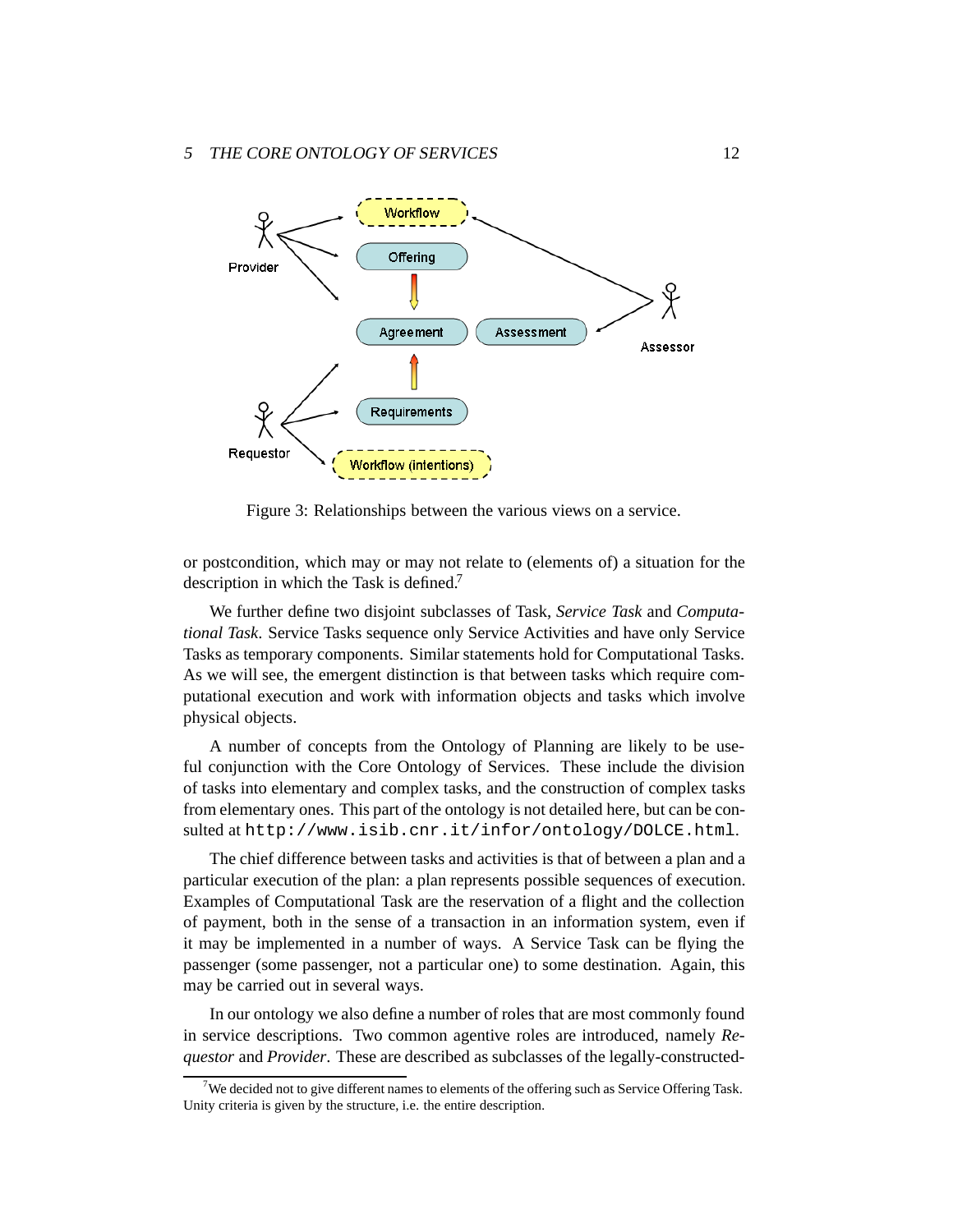### 5 THE CORE ONTOLOGY OF SERVICES 13

person notion imported from a legal extension of DOLCE (Legally constructed persons are agentive functional roles played by socially constructed persons). In agreement with WSA, we conceive them as legal entities so that they can enter into agreement regarding a service. Examples are a passenger role (requestor of the booking service) and the role of the travel agency (provider of the service). We also conceive a third kind of agent role, namely that of the *Executor*. This can be used for modelling delegation.

Roles that are played by instruments of activities are called Instrumentality Roles in DOLCE. *Input* and *Output* are examples of such roles. *Computational Input* and *Computational Output* are kinds of input and output that are played only by information objects and only have exploitation within Computational Tasks.



Figure 4: UML diagram of the Service Offering Description.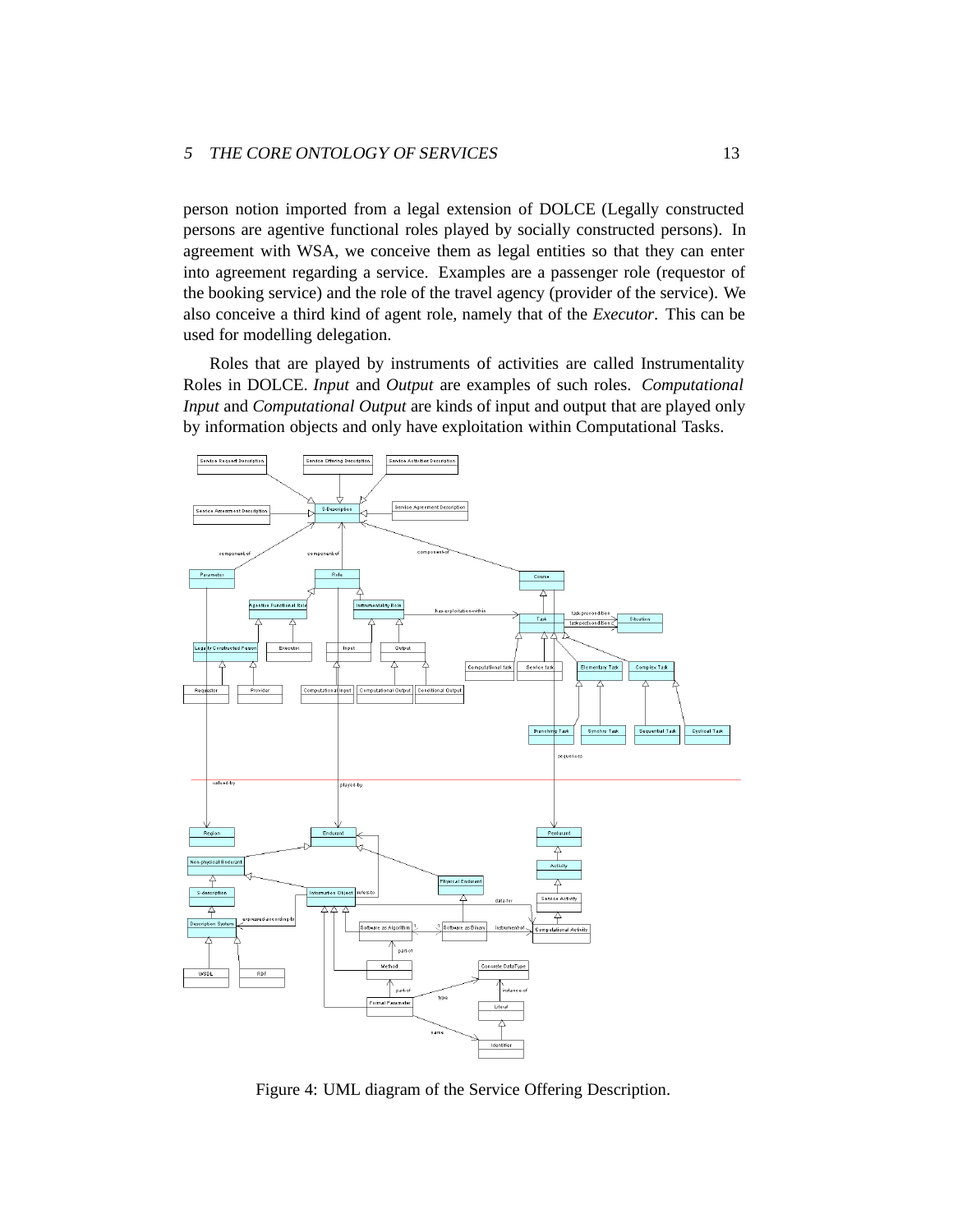### 5 THE CORE ONTOLOGY OF SERVICES 14

### **5.2 Service Situations**

Our Service Offering Description introduced above stipulates the existence of a number entities in situations that satisfy the description. We also add some elements which may be useful in describing the settings of service executions.

A *Service Activity* is kind of Activity (a perdurant in DOLCE). A *Computational Activity* is a special kind of Service Activity which has only information objects or binary software as participants (Computational activity is another name for software as a perdurant). An example of a Service Activity would be flying Joe, a particular passenger, to his destination. An example of a Computational Activity would be the execution of the procedure that reserves a particular seat for a particular passenger.

Information Object is a non-physical endurant in DOLCE, which may be expressed according to a Description System. Examples of Description Systems are RDF or WSDL. As described in 6, *Software as Algorithm* is an information object, while *Software as Binary* represents its physical counterpart (more specifically, Software as Binary is said to be the instrument of a Computational Activity, while information objects are *data-for* the Computational Activity).

Assuming a procedural programming paradigm as common in the web services literature, Software as Algorithm is modelled as set of *Methods*. Methods in turn may have a number of *Parameters* as parts. Methods and Parameters are necessarily identified by names. Parameters must also have exactly one type.

We further introduce the minimal notions necessary for modelling information representation, partly based on earlier work on an ontology of communication and interpretation [GM03]. See Fig. 5 for an illustration.

In this example, Joe is a physical agent, but has a representation counterpart, namely the information object that is used to reference (identify) Joe in the software. The information object represents a meaning, an S-Description which may involve the entity in question. A Literal may extrinsically represent that information object, in which case the literal is said to be the name of the entity.

### **5.3 Axiomatization**

 $Service\_Offering\_Description(x) \rightarrow promise(x)$  $\forall x. Service\_Offering\_Description(x) \rightarrow$  $\exists y. temporary\_component(x, y) \wedge Service\_Task(y)$  $Service\_Requestor(x) \rightarrow Length\_Constructe \& Person(x)$  $Service\_Provider(x) \rightarrow Legally\_Constructed\_Person(x)$  $Service\_Executor(x) \rightarrow agent\_role(x)$ 

 $Service\_Input(x) \rightarrow non\_agentive\_functional\_role(x)$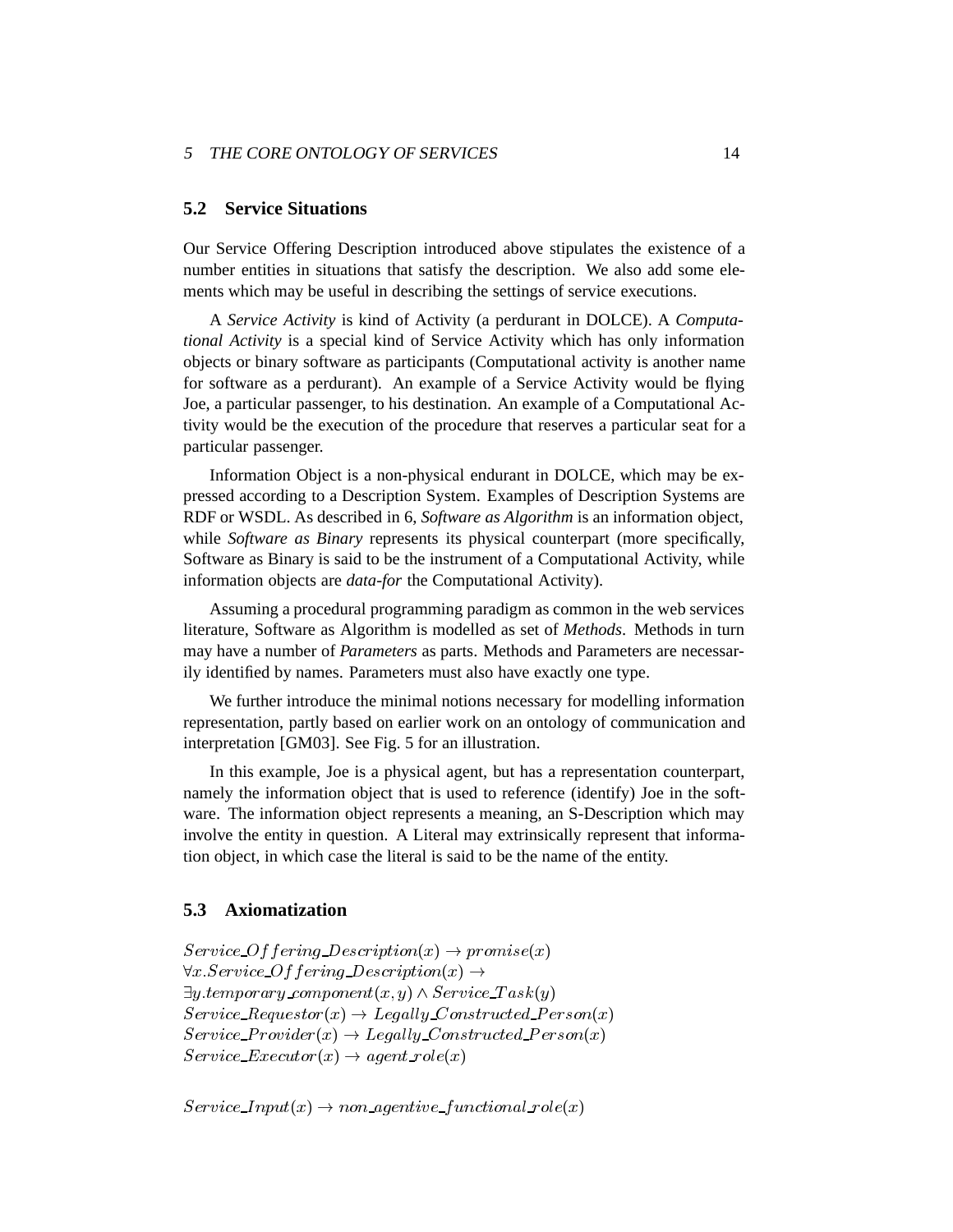

Figure 5: Modelling information representation.

 $Computational\_Input(x) \rightarrow Service\_Input(x)$  $\forall x, y. Computational\_Input(x) \land played_by(x, y) \rightarrow Information\_Object(y)$  $\forall x, y. Computational\_Input(x) \land has\_exploitation\_within(x, y) \rightarrow$  $Computational. Task(y)$ 

 $Service\_Output(x) \rightarrow non\_agentive\_functional\_role(x)$  $Computational\_Output(x) \rightarrow Service\_Output(x)$  $\forall x, y. Computational-Output(x) \land played_by(x, y) \rightarrow$  $Information\_Object(y)$  $\forall x, y. Computational\_Output(x) \land has\_exploitation\_within(x, y) \rightarrow$  $Computational\_Task(y)$ 

 $Conditional\_Output(x) \rightarrow Service\_Output(x)$ 

 $Computational\_Task(x) \rightarrow Task(x)$ 

 $\forall x, y. Computational. Task(x) \wedge sequences(x, y) \rightarrow$  $Computational\_Activity(y)$  $\forall x, y. Computational Task(x) \wedge temporary\ component(x, y) \rightarrow$  $Computational. Task(y)$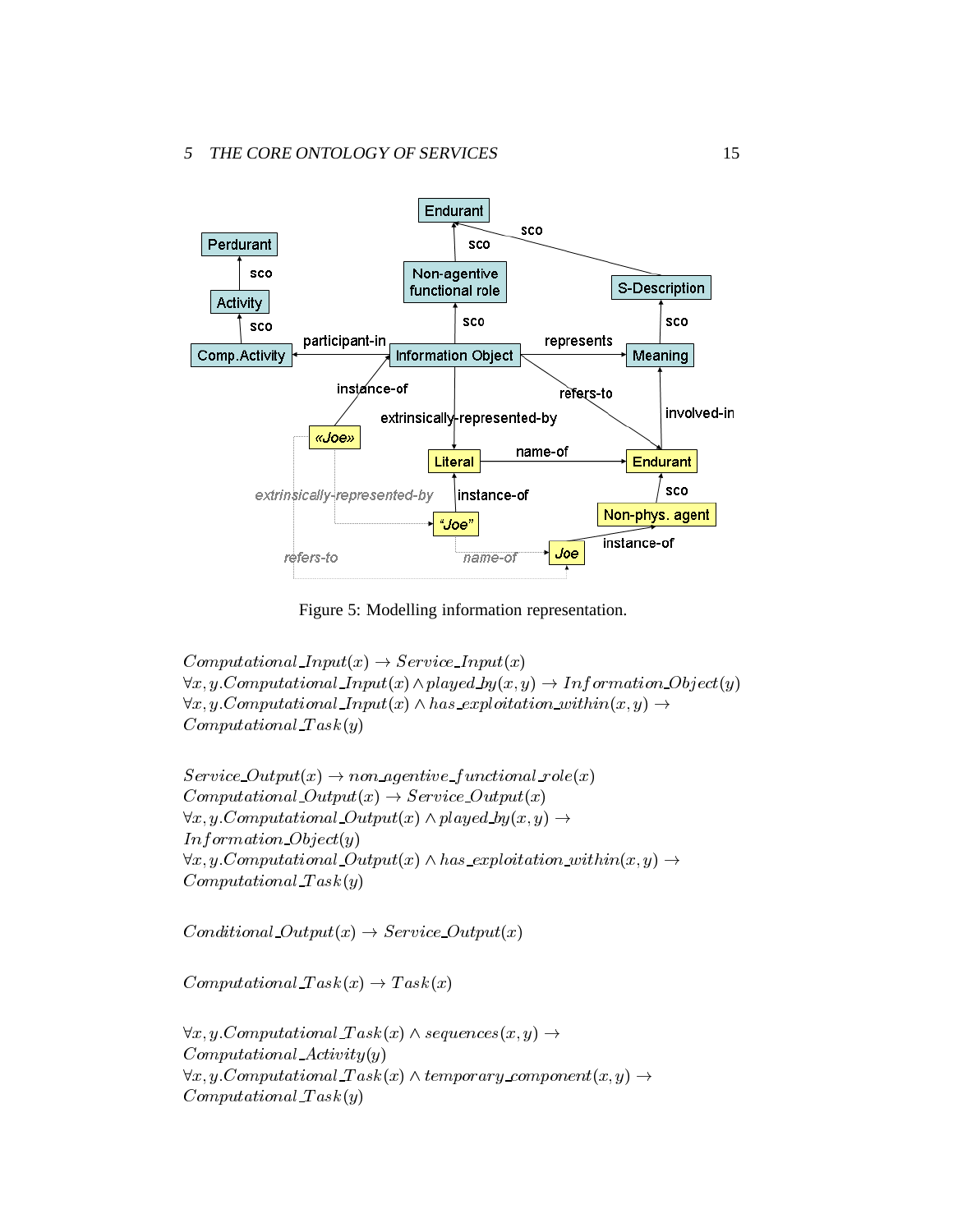### 5 THE CORE ONTOLOGY OF SERVICES 16

 $Service\_Task(x) \rightarrow Task(x)$  $\forall x, y. Service\_Task(x) \land sequences(x, y) \rightarrow Service\_Activity(y)$  $\forall x, y. Service\_Task(x) \land temporary\_component(x, y) \rightarrow Service\_Task(y)$ 

 $Service\_Activity(x) \rightarrow Activity(x)$  $Computational\_Activity(x) \rightarrow Activity(x)$  $\forall x, y. Computational\_Activity(x) \land particular(x, y) \rightarrow$  $Information\_Object(y) \vee Software\_As\_Binary(y)$ 

 $\neg (Computational \_Activity(x) \land Service \_Activity(x))$  $\neg (Computational~Task(x) \wedge Service\_Task(x))$ 

 $Software\_as\_Algorithm(x) \rightarrow Information\_Object(x)$  $Software\_as\_Binary(x) \rightarrow Physical\_Endurant(x)$ 

 $Literal(x) \rightarrow Concrete$   $Datatype(x)$  $Identifier(x) \rightarrow Literal(x)$ 

 $Method(x) \rightarrow Information\_Object(x)$  $\forall x, y. Method(x) \land name(x, y) \rightarrow Identifier(y) \land \nexists zy \neq$  $z \wedge name(x, z) \wedge Identity$ 

 $Formal\_Parameter(x) \rightarrow Information\_Object(x)$  $\forall x, y. Formal\_Parameter(x) \land name(x, y) \rightarrow Identity(f(x) \land \neg \exists zy \neq y)$  $z \wedge name(x, z) \wedge Identifier(z)$  $\forall x, y. Formal\_Parameter(x) \land name(x, y) \rightarrow$ Concrete\_Datatype(y)  $\land \neg \exists zy \neq z \land name(x, z) \land Concrete\_Datatype(z)$ 

 $type(x, y) \rightarrow Property(x, y)$  $type(x, y) \rightarrow Formal\_Parameter(x)$  $type(x, y) \rightarrow$  Concrete Datatype(y)  $type\_of(x, y) \rightarrow Property(x, y)$  $type\_of(x, y) \rightarrow Concrete\_Datatype(x)$  $type\_of(x, y) \rightarrow Formal\_Parameter(y)$  $type(x, y) \leftrightarrow type\_of(y, x)$ 

 $extrinsically$  represented  $by(x, y) \rightarrow extrinsic_{\mathcal{I}}$  relation $(x, y)$  $extrinsically represented_by(x, y) \rightarrow InformationObject(x)$  $extrinsically represented by (x, y) \rightarrow Literal (y)$  $extrinsically\_represents(x,y) \rightarrow extrinsic\_relation(x,y)$  $extrinsically\_represents(x, y) \rightarrow Literal(x)$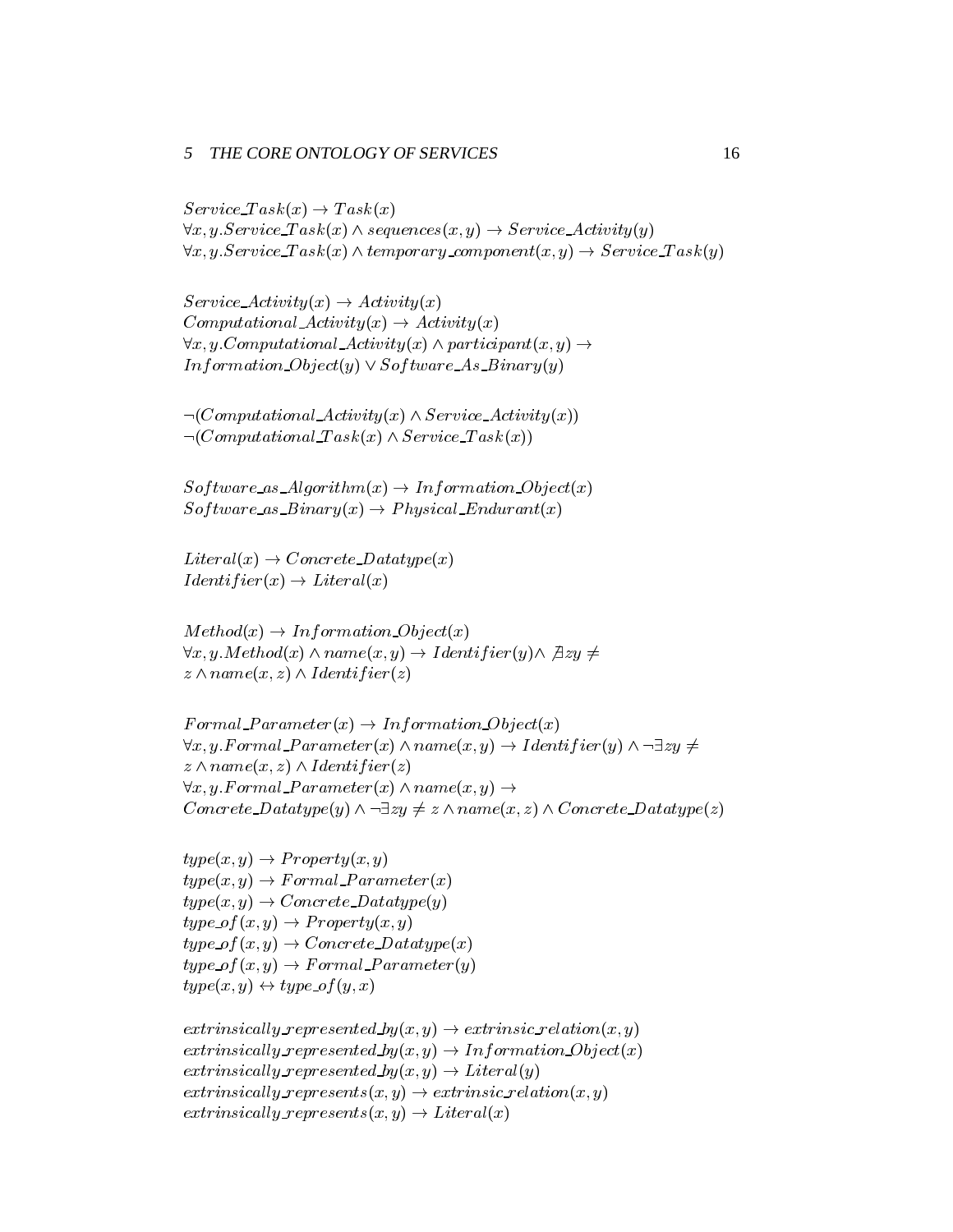### 5 THE CORE ONTOLOGY OF SERVICES 17

 $extrinsically\_represents(x, y) \rightarrow Information\_Object(y)$  $extrinsically\_represents(x, y) \leftrightarrow extrinsically\_represented\_by(y, x)$ 

```
name\_of(x, y) \rightarrow extrinsic\_relation(x, y)name\_of(x, y) \rightarrow Literal(x)name\_of(x, y) \rightarrow Endurant(y)name(x, y) \rightarrow extrinsic\_relation(x, y)name(x, y) \rightarrow Endurant(x)name(x, y) \rightarrow Literal(y)name(x, y) \leftrightarrow name_of(y, x)
```

```
data\_for(x, y) \rightarrow used\_in(x, y)data\_for(x, y) \rightarrow Information\_Object(x)data\_for(x, y) \rightarrow Computational\_Activity(y)data(x, y) \rightarrow situation_of\_use_of(x, y)data(x, y) \rightarrow ComputationalActivity(x)data(x, y) \rightarrow Information\_Object(y)data(x, y) \leftrightarrow data\_for(y, x)
```
 $task\_input(i, t) \leftrightarrow Task(t) \land Input(i) \land modality\_target(i, t)$  $task\_output(o, t) \leftrightarrow Task(t) \land Output(i) \land modality\_target(o, t)$ 

```
NameOf(x, y) \leftrightarrow Literal(x) \wedge Entity(y) \wedge \exists z, w. Information\_Object(z) \wedgeMeaning(w) \wedge extrinsically\_represents(x, z) \wedge represents(z, w) \wedgeinvolves(w, y) \wedge refers\_to(z, y)
```

```
input\_for(io, a) \leftrightarrowInformation Object(io) \wedge Activity(a) \wedge \exists d, t, r. Service\_Offering-Description(d) \wedge Agentive_F unctional_Role(r) \wedge Task(t) \wedge Input(r) \wedgetask\_input(r, t) \wedge sequences(t, a)
```

```
requestor in(e, a) \leftrightarrowEndurant(e) \wedge Service\_{Requestor}(a) \wedge plays(e, a) \wedge participant\_in(e, a)
```

```
provider in(e, a) \leftrightarrowEndurant(e) \wedge Service\_Provider(a) \wedge plays(e, a) \wedge participant\_in(e, a)
```
 $sequences(t, a) \wedge part(a, b) \rightarrow sequences(t, b)$ 

 $participant - in(e, p) \wedge setting(p, s) \rightarrow setting(e, s)$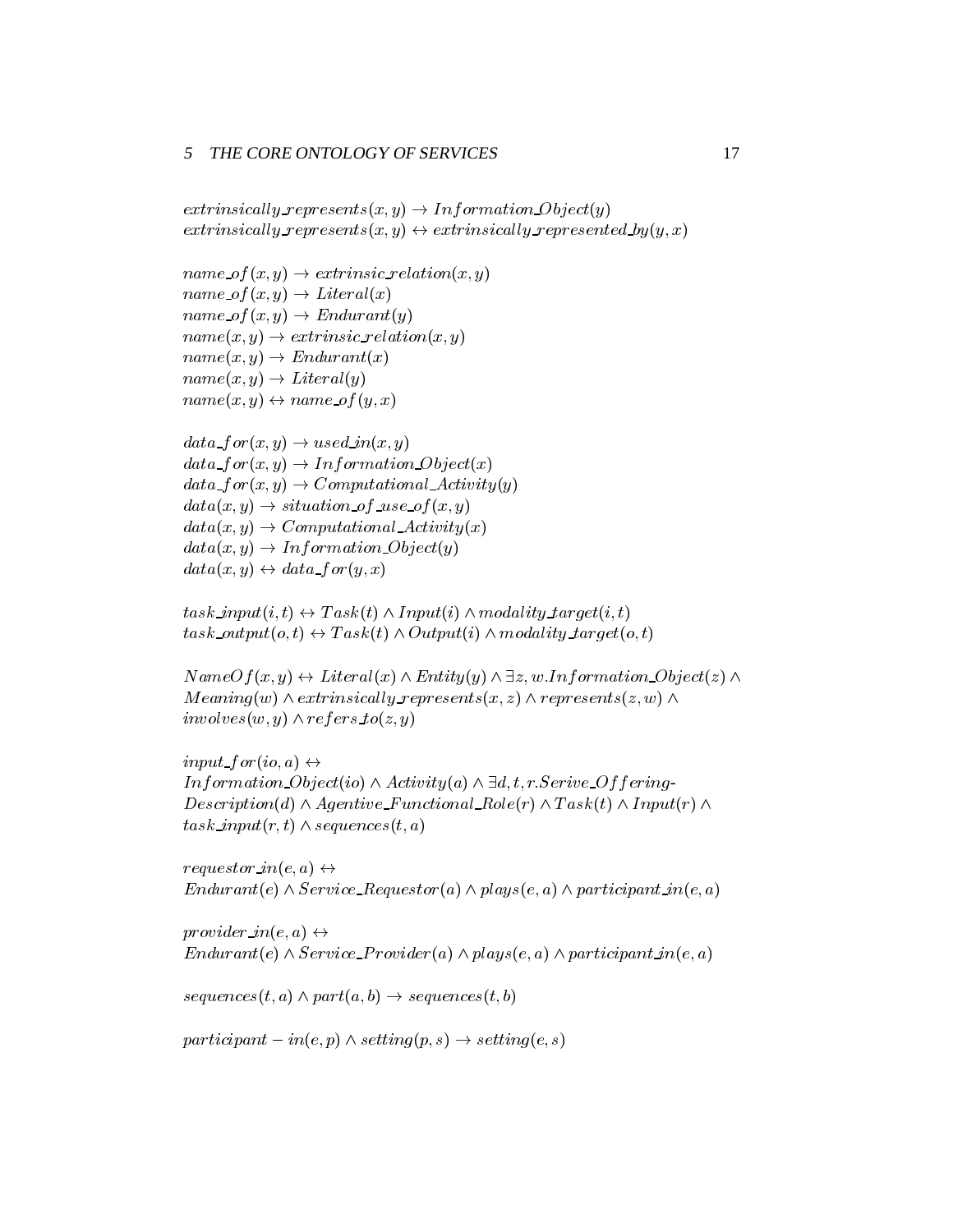### **6 Defining web services: On the border of Infolandia**

The greatest obstacle in conceptualizing web services seems to be the name itself, which is severely overloaded in meaning. Here are just some of the various definitions found in the literature:

- 1. A web service is a software system identified by a URI, whose public interfaces and bindings are defined and described using XML. Its definition can be discovered by other software systems. These systems may then interact with the web service in a manner prescribed by its definition, using XML based messages conveyed by internet protocols [BCF<sup>+</sup>03].
- 2. A web service is viewed as an abstract notion that must be implemented by a concrete agent. The agent is the physical entity (a piece of software) that sends and receives messages, while the service is the abstract set of functionality that is provided. To illustrate this distinction, you might implement a particular web service using one agent one day (perhaps written in one programming language), and a different agent the next day (perhaps written in a different programming language). Although the agent may have changed, the web service remains the same (also from [BCF<sup>+</sup> 03], although in clear contradiction to the previous def.)
- 3. A service is an active program or a software component in a given environment that provides and manages access to a resource that is essential for the function of other entities in the environment. A web service is a service that abides by a specific framework to offer its services. The framework provides the means to describe and discover the service, audit its service offering, and integrate the service with other services to offer higher-level services<sup>8</sup>
- 4. Loosely speaking, a web service is a piece of functionality (an object, a component, an application, a database call) that can be invoked over a network using a predefined syntax.<sup>9</sup>
- 5. First of all, we start with an application that you want others to use. That is, you have a piece of software that initiates or accepts business transactions, provides or updates enterprise information, or perhaps manages the very systems and processes that make your business run. You may want to make this accessible to people in other parts of your organization, or a business partner, or a supplier, or a customer. We're really thinking here about software-to-software communication rather than the person-sitting-ata-browser-talking-to-server-software situation, though it turns out that web services can be used there as well.<sup>10</sup>

<sup>8</sup> cf. http://www.informit.com under "Web Development", "Web services".

<sup>&</sup>lt;sup>9</sup>cf. http://www.informit.com, Article "Web Services Part 3: What Are Web Services" by Alex Nghiem.

 $10$ cf. http://searchwebservices.techtarget.com, definition of web services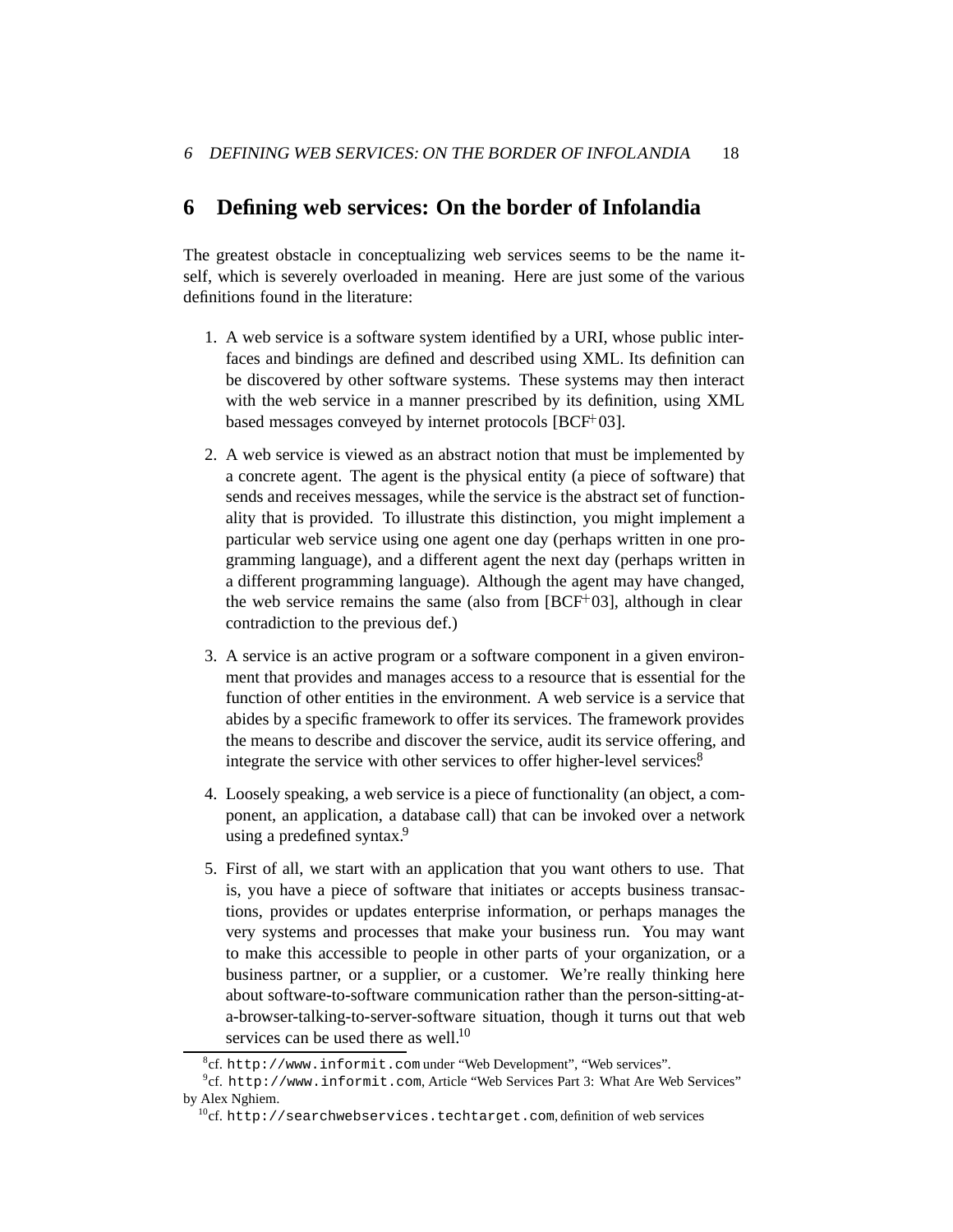6. Among the most important Web resources are those that provide services. By "service" we mean Web sites that do not merely provide static information but allow one to effect some action or change in the world, such as the sale of a product or the control of a physical device. The Semantic Web should enable users to locate, select, employ, compose, and monitor Webbased services automatically... Any Web-accessible program/sensor/device that is declared as a service will be regarded as a service. DAML-S does not preclude declaring simple, static Web pages to be services. But our primary motivation in defining DAML-S has been to support more complex tasks like those described above. [Coa03]

These definitions call one of the following (or both, as in the case of WSA) a web service:

- 1. An information system, invokeable using particular technologies such as XML, i.e. accessible through the Web. This is often confused with the functionality attributed to the service, even though functionality of a tool is contingent on usefulness in a particular situation.<sup>11</sup>
- 2. Some functionality (service) provided and a task to be fulfilled. This task is external to the software, e.g. a business transaction.
- 3. An interface to a software or heterogeneous system, which makes it web accessible. Having a publicly available description of a service is often considered a requirement to call it a web service. As a consequence, this view often goes as far as equating the web service to (the description of) an interface.

We have to separate these concepts in order to modularize our descriptions of services. It seems that at the heart of the entanglement between software, functionality and interfaces lies a disregard to the fact that web services exist on the boundary of the world inside an information system (Infolandia) and the outside world:

*The scope of "Web services" as that term is used by this working group is somewhat different. It encompasses not only the Web and REST Web services whose purpose is to create, retrieve, update, and delete information resources but extends the scope to consider services that perform an arbitrarily complex set of operations on resources that may not be "on the Web." Although the distinctions here are murky and controversial, a "web service" invocation may lead to services being performed by people, physical objects being moved around (e.g. books delivered).*  $[BCF^+03]$ 

 $11$ Similar phenomena exist with real world objects: a hammer becomes a "tool" instead of an artifact when it is in the hands of someone who knows how to use it. Otherwise, it's an amount of matter.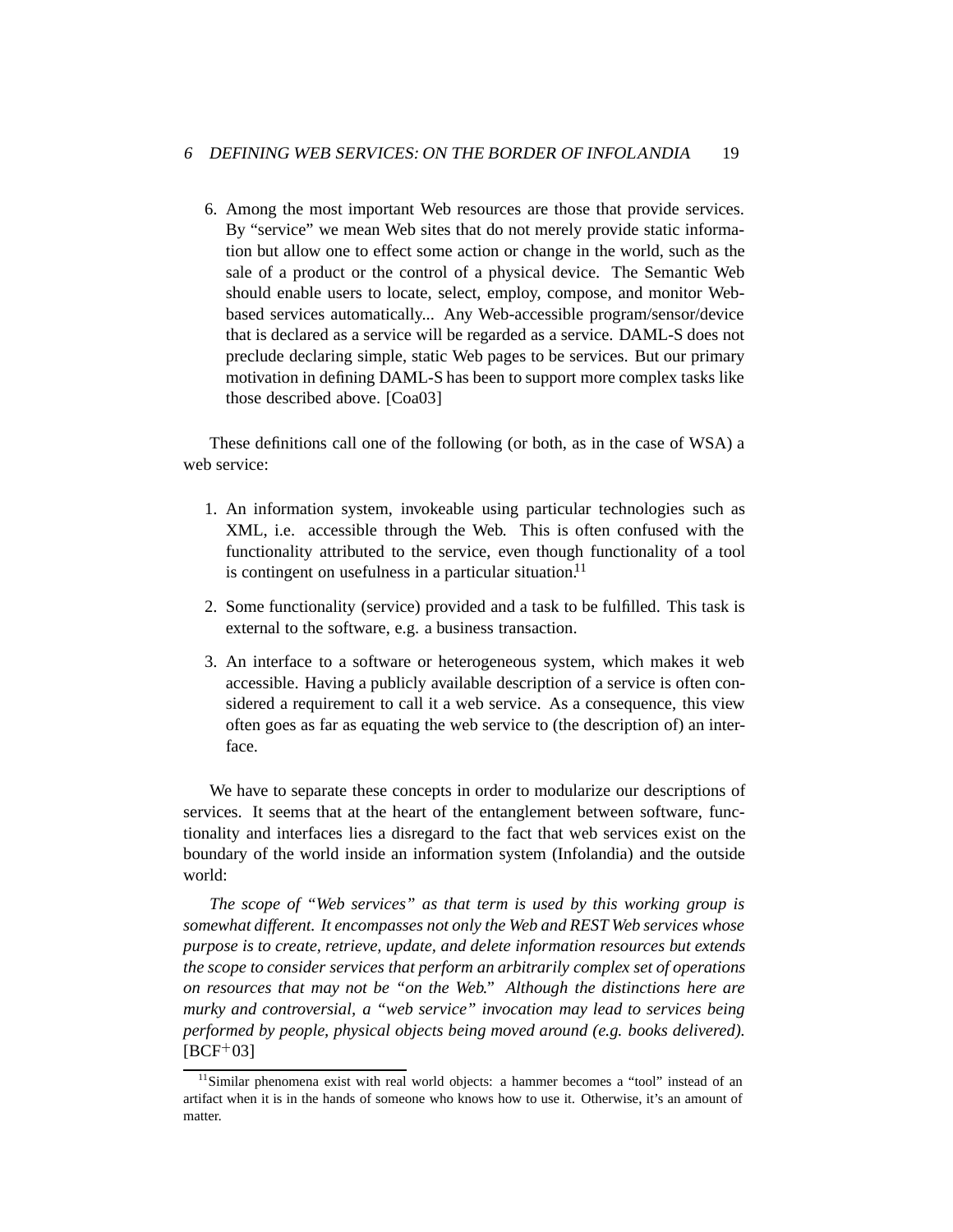Thus web services carry out computational activities to *support* a service. But can we call the software a service? We believe that is not the case: usefulness, which is an essential property of a service, arises from the entire process involving real world as well as computational activities. In the case of a flight booking service, the customer of the service values the fact that as a result of the service, he will be able to transport himself to one place or another. The fact that part of the execution involves an interaction between the travel agent and the customer through an information system (e.g. a WWW site) is a mere implementation aspect from the customer point of view. This is not to say that there cannot exist services which concern purely information objects, e.g. the transformation of some data from one from to another. Most services offered via the Web, however, will not be pure information services.

The curious positioning of web services holds a particular challenge for ontological modelling. Descriptions of web services are, in fact, descriptions of two parallel worlds. In Infolandia, the world consist of software manipulating (representations of) information objects. Activities are sequenced by computational processes. Meantime in the real world passengers and airplanes are flying to their destinations. The connection between these worlds is simply that some of the information objects in Infolandia are symbols of (or identifiers for) real world objects. Also, computational activities comprise part of the service execution in the real world. For example, a booking needs to be entered by the travel agent into an information system, so that the airline would know which passengers to allow on the plane.

Since software stands in between the information and the real world, it stretches the categories of foundational ontologies.<sup>12</sup> Upon close inspection, it seems that the term software is also heavily inflicted by polysemy and refers to at least four different concepts:

- 1. An algorithm. An algorithm is like a tune in music, distinct from its notations or executions. Algorithm is an endurant in DOLCE terms.
- 2. The encoding of an algorithm in some kind of representation, e.g. binary or Java code. Encoding can be either in mind, on paper or any other form. This is software as information object, which is also an endurant.
- 3. Static implementation of software, which is a file on someone's computer with the executable code. Different from the previous category in that it's a directly exploitable form. This kind of software is a perdurant or  $4D$  object<sup>13</sup>.

 $12$ The problem is similar to modelling communication, which occurs in three layers: 1) meaning 2) symbols, expressions 3) physical signals transmitted through a channel. The first two aspects are logical, while the last one is physical, yet part of the same process.

<sup>&</sup>lt;sup>13</sup>Strictly speaking software is a 4D object: while someone can sit on a chair at a certain point in time, it is not possible to make sense of software at a given point in time. 4D objects are not yet covered by DOLCE.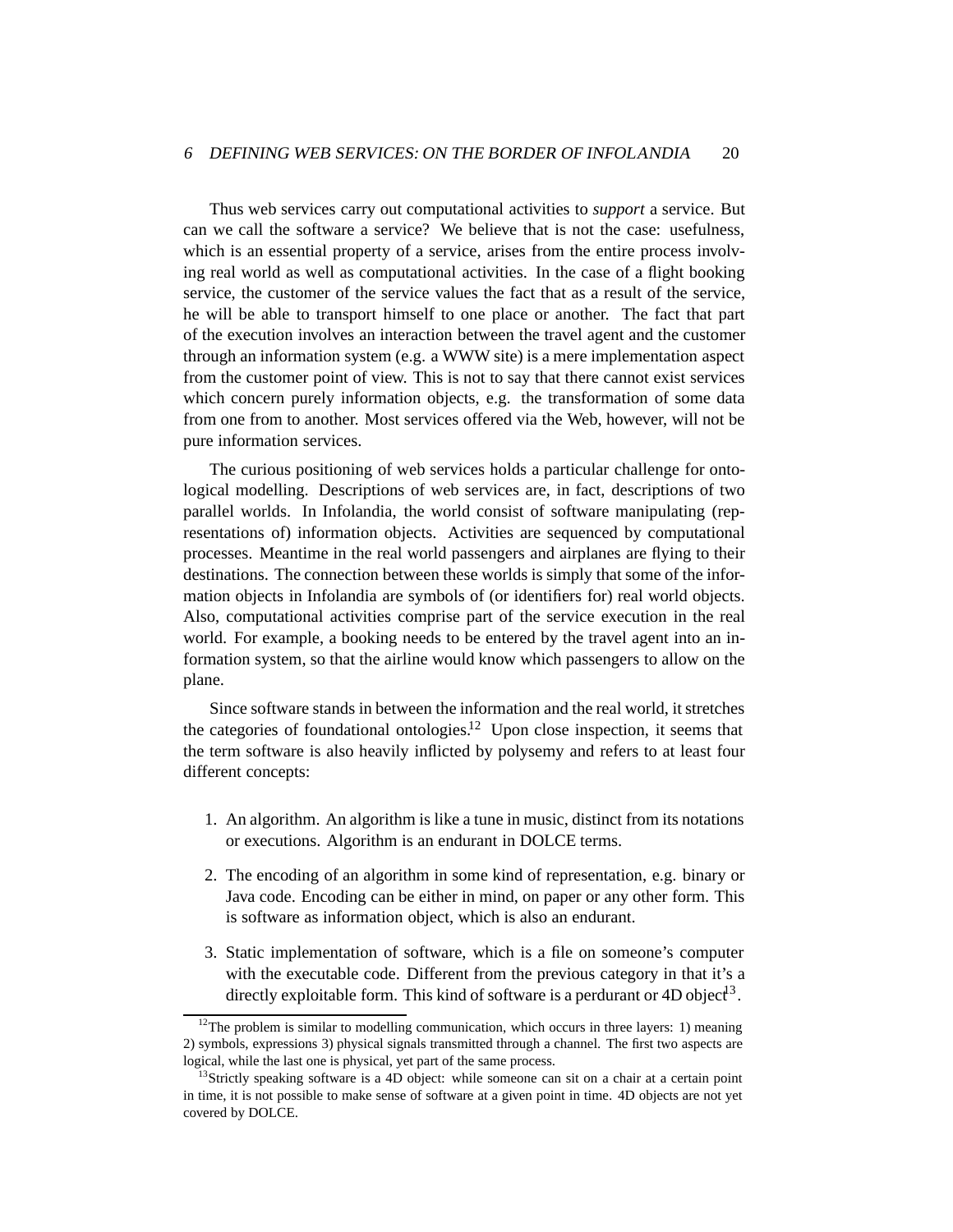4. The running system, which is the result of an execution. This is the form of software which manifests itself in the form electrical signals rising and dropping, the screen flickering and sound coming out the machine. This form of software is a physical perdurant or 4D object.

The first two items represent software as a product, while the latter two refer to the process nature of software.<sup>14</sup> The two seem just as inseparable as the wave and particle nature of light: without hardware in the physical world, no software would exist. In other words, perdurancy mutually depends on endurancy: for each state of a perdurant (software), there is a state of an endurant (hardware) reflecting that perdurant. Nevertheless, when we want to separate the two aspects of software in our descriptions, we will talk about Software-as-Perdurant and Software-as-Endurant.

# **7 Alignment of the Web Services Architecture**

The Web Services Architecture (WSA) document is a work of the similarly named working group of the W3C, whose membership is almost exclusively comprised by industry representatives. The document is an effort by the W3C to create a conceptual framework of web services based, which matches the requirements collected in [ABFG02]. The document is also input to other web services related activities at the W3C, namely the XML Protocol Working Group (responsible, among others, for SOAP), the Web Services Description Working Group (working on WSDL) and the Web Services Choreography Working Group (working on service composition). The WSA is still a work in progress<sup>15</sup>, which means that our comments may be outdated.

In general, the document shows a great deal of confusion over the definition of a web service (see also Section 6). The current defines the web service as a software system and requires that web services are identified by a URI and their public interfaces and bindings are defined and described using XML. However, the authors themselves express doubts whether it's truly required for a web service to have a public description. The notion of binding is left undefined. Mentioning XML as base technology is also somewhat awkward, considering that it only concerns representation (ASCII or Unicode is then also a requirement).<sup>16</sup>

Only one section later, in contradiction with the earlier definition, a web service is called an abstract notion that is implemented by an agent (a software). While it's not explained what this abstract notion is, the document notes that the purpose of

<sup>&</sup>lt;sup>14</sup>Similar bipolar effect characterizes the difference between service and product in the commercial world. Products can be viewed as a service: if someone buys a house for lifetime rental, what he actually buys is the right to live there for the end of his life.

<sup>15</sup>W3C Working Draft of May 14, 2003

<sup>&</sup>lt;sup>16</sup>The intention of the definition is to stress the interoperability requirements for web services. The document tries to be neutral with regard to more web-service-specific protocols.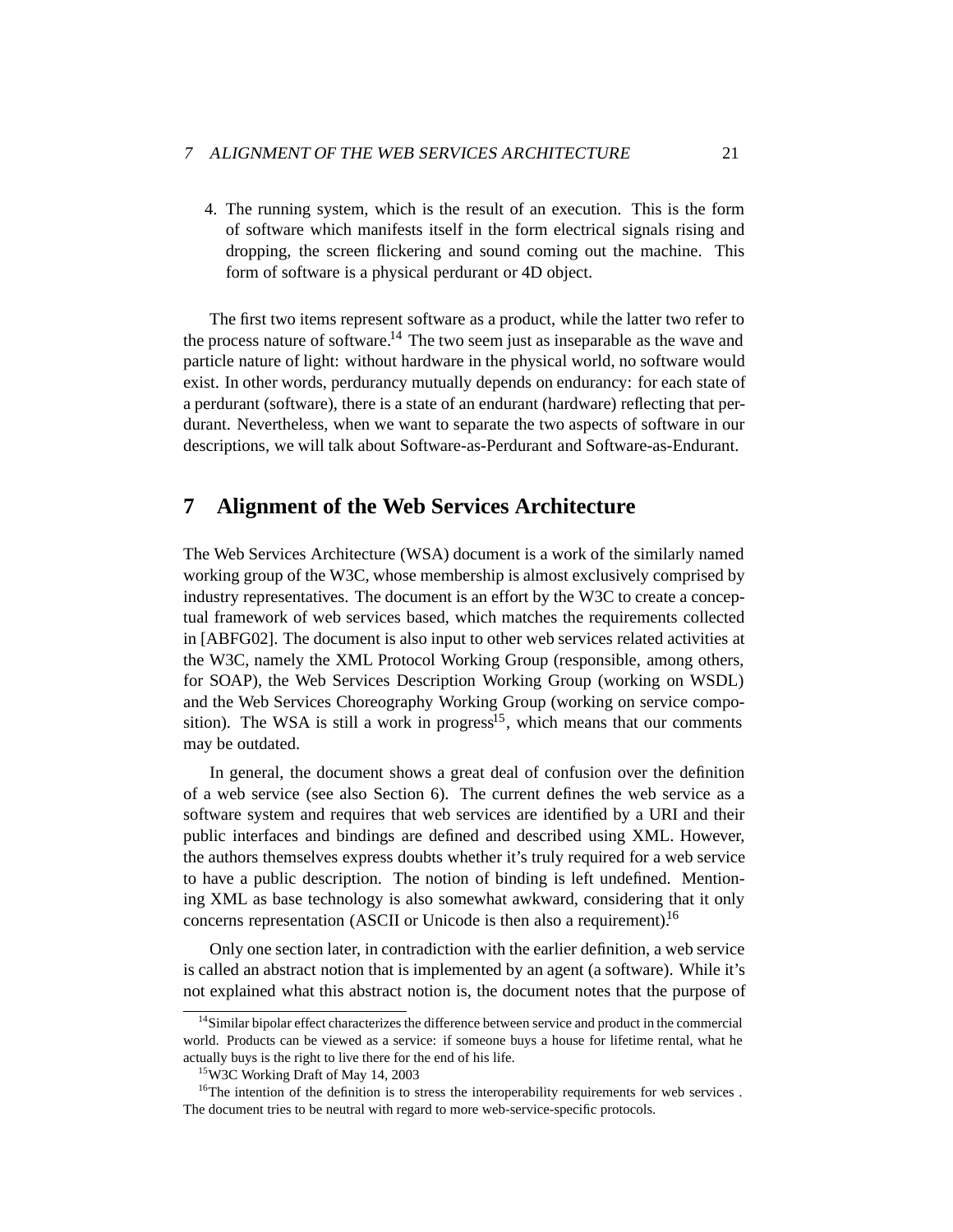a web service is to provide some functionality on behalf of its owner.<sup>17</sup> Further, in Section 1.6.2, the document returns to the original definition, when doubts are expressed in the comments whether the web service is the external code or an interface to some external code.

Besides notes on the architecture, the document also provides a collection of "Core Concepts and Relationships". Unfortunately, this is only available in text and pictures. (For that reason, we did not perform the actual physical alignment.)

Here we go through the major concepts, skipping features of the entire architecture, acts and concepts related to the management of web services.

Skipped: authentication, choreography description language, correlation, discovery, discovery service, feature, identifier, intermediary, life cycle, management capability, management configuration, management event, manager, manageable element, manageability interface, management metric, message exchange pattern, message header, message description language, message identifier, reliable messaging, representation, resource, SOAP, WSDL.

**Agent** A program, i.e. a software acting on behalf of a legal entity. A deployed element, i.e. physical.

sameAs SoftwareAsEndurant and it plays computational agent role

**Choreography** A choreography is a set of possible interactions between a set of services.

A choreography is thus another description, which operates on the union of the regions, endurants and perdurants referenced by the individual service descriptions. A choreography expresses only possible interactions, and therefore it is distinct from a composite service, i.e. a possible realization of interacting services.

**Deployed element** Deployed element is the collective name for physical objects. Agents, services and descriptions are mentioned as kinds of deployed elements. Deployed element is introduced also as a unit of manageability.

**Legal entity** Same as our definition.

**Message** A "unit of interaction between agents".

Message is a functional role in communication played exclusively by information objects. (Pigeons carrying letters seem to be excluded )

### **Message Sender, Message Receiver** Conceived as kinds of agents.

We model sender and receiver as functional roles in communication.

 $17$ <sup>47</sup> The provider entity is the legal entity that provides an appropriate agent to implement a particular service." How does one determine whether an agent is appropriate before an agreement is reached over the service? General feeling is that the industry community thinks of a web service as an extra interface to an existing line-of-business system, i.e. functionality is engrained.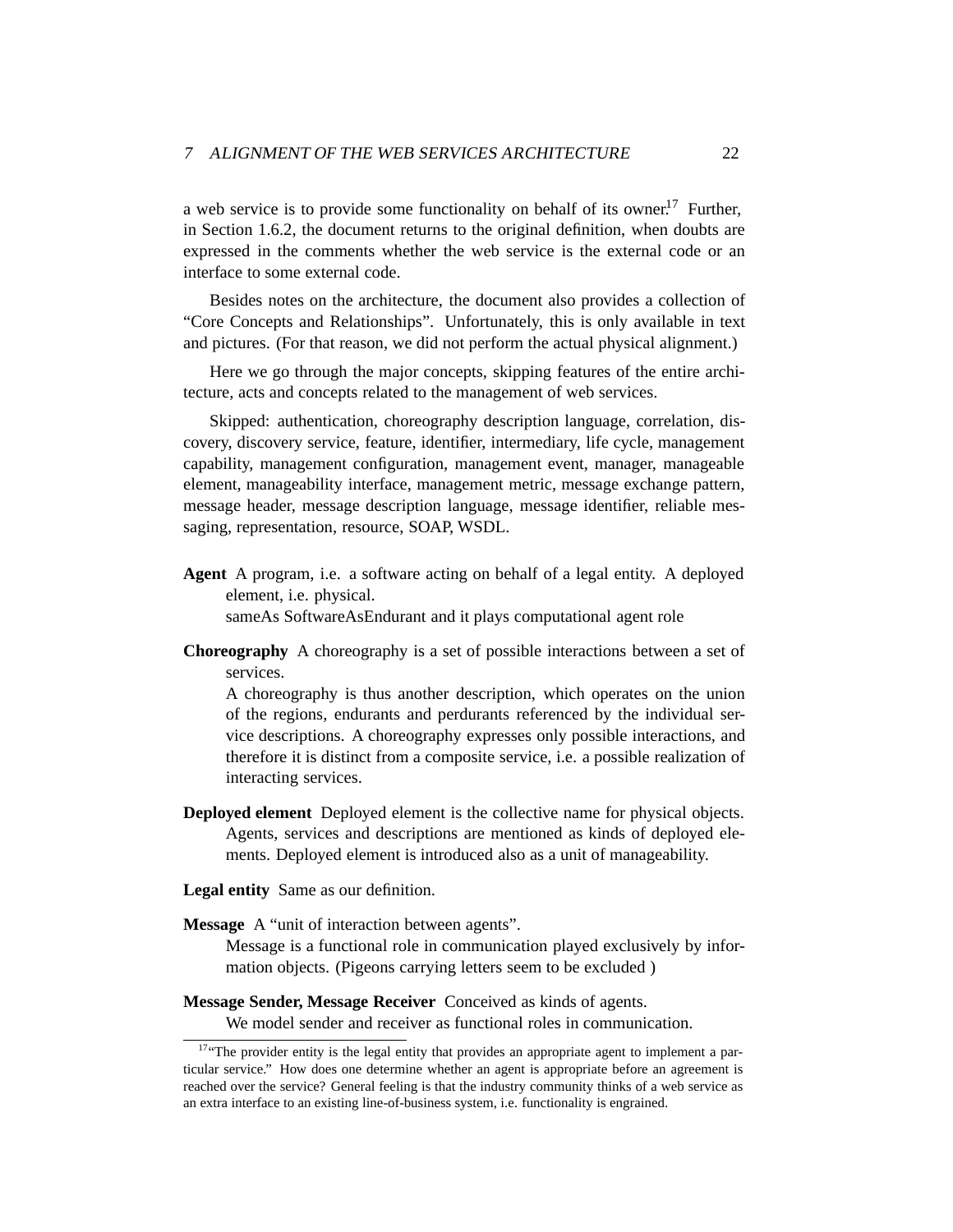- **Service** Again a new definition, emphasizing the process nature of a service and the agreement needed: "A service is a set of actions that form a coherent whole from the point of view of service providers and service requesters." If we disregard the universal, objectivist view of a service, this seems to be close to the set of tasks performed by a service or the entire description.
- **Service Description** A "set of documents" that describe the interface to and semantics of a service.

If set of documents is meant in a representation-independent way, its akin to an information object representing the service (offering) description.

- **Service Provider, Service Requester** Conceived as kinds of agents. We model providers and requesters as functional roles in some description of a service.
- **Service Semantics** "The semantics of a service is the contract between the service provider and the service requester that expresses the effect of invoking the service."

Clearly, this is the Service Agreement Description.

**Service Task** "A service task is a unit of activity associated with a service. It is denoted by a pair: a goal and an action; the goal denotes the intended effect of the task and the action denotes the process by which the goal is achieved." Matches the DOLCE notion of a task.

### **8 Alignment of DAML-S**

DAML-S divides information about a web service into three kinds of descriptions: profiles, processes and groundings. The reason behind this separation are the different functions these descriptions are designed to support. Profiles are primarily intended for discovery and matching of service offerings and requests, therefore profiles contain metadata about the service (classification, ratings, source) as well as inputs, outputs, preconditions and effects of the entire service. Process descriptions, on the other hand, support the composition of web services by describing the IOPEs of individual atomic services that may be identified within the service and valid sequences of executions. Lastly, grounding concerns the information necessary to invoke a web service over the internet. (All three kinds of descriptions are meant for machine processing.)

The goal of all modularizations is a separation of concerns. Given some division of concerns, a modularization is optimal if it reduces the need for links between modules in order to attend to those concerns (overlapping or cross-cutting concerns are problematic as there is a need to duplicate information, see the difficulty of maintaining consistency between IOPEs in the process and the profile).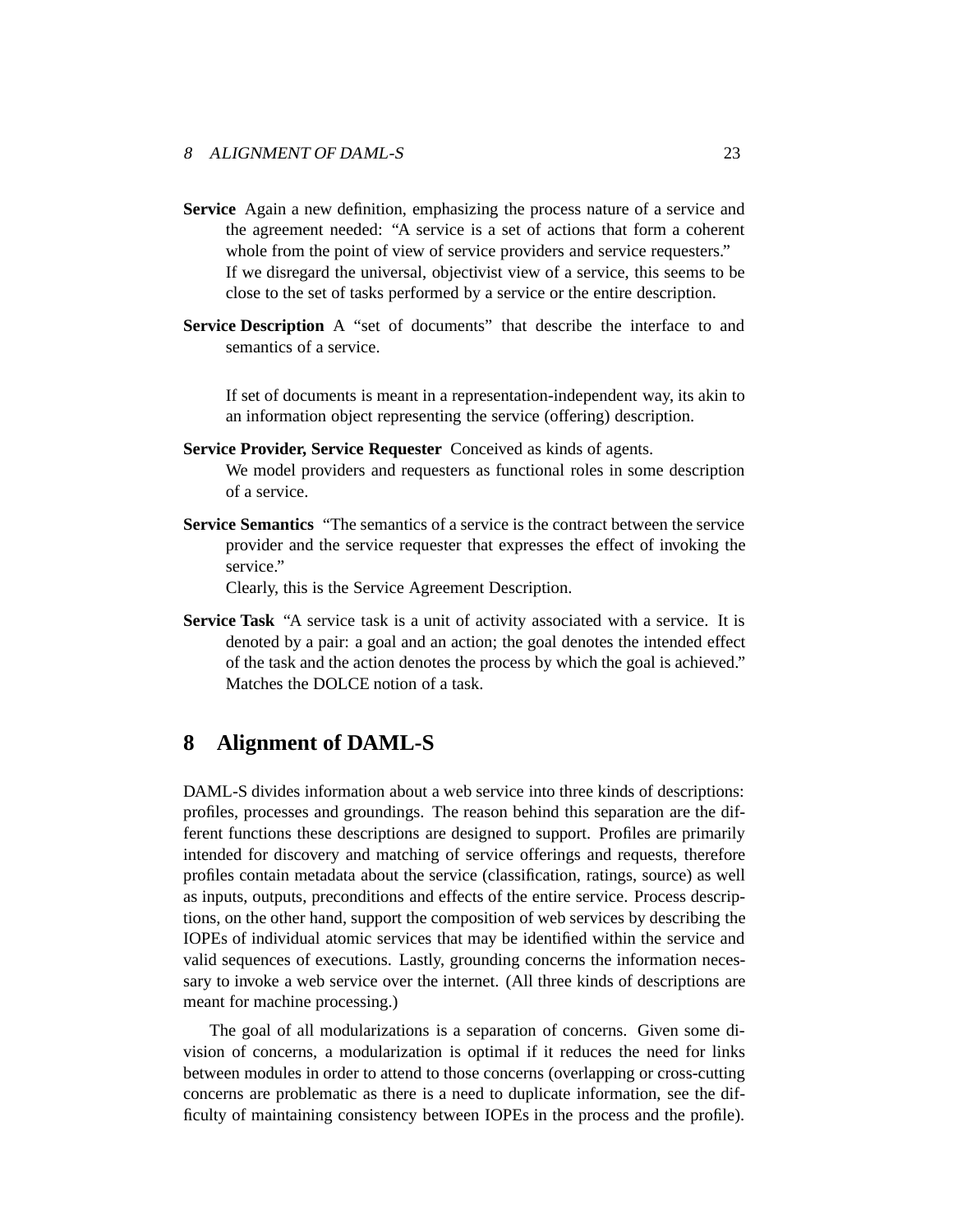### 8 ALIGNMENT OF DAML-S 24

This suggests that related information, which is expected to be used in conjunction with the same concern, should be allocated to the same module. Without a history of usage of web services, it is not known at this point how the information available in web service descriptions would be used and therefore it is difficult to tell if the divisions in DAML-S are indeed the optimal ones.

Our ontology suggests one important dimension for modularization: the distinction between elements of the description (a plan) and a situation (its execution). However, we leave further modularization dependent on future use cases for our descriptions (on the technical side, we are also waiting for a more versatile modularization mechanism than namespaces).

Although the definition of a service is ambiguous even in the natural text description of DAML-S, for the sake of argument we considered an *daml-s:Service* as a Service Offering Description, which has the *ServiceProfile* and *ServiceModel* (also Service Offering Descriptions) as parts. Actors in the *ServiceProfile* are aligned as Agentive Functional Roles . The *ServiceModel* concept was aligned to our Service Task concept, while the individual control constructs were mapped to task components provided by the Ontology of Plans.

In the Core Ontology of Services, the notions of Inputs and Outputs were modelled as Non-Agentive Functional Roles and not as relations in DAML-S. Nevertheless, alignment was possible by means of a composed relationship. On the other hand, the notion of preconditions and effects are inherited from the Ontology of Plans (task-precondition and task-postcondition) where they are modelled as Situations.

As it was not related to the focus of work, we omitted the alignment of the particular grounding ontology for WSDL [CCMW03]. Nevertheless, the notion of *Software* is present in the Core Ontology of Services as *Information Object* that can be expressed according to any number description systems.<sup>18</sup> WSDL could be considered as such a description system and modelled to the extent required to express groundings.

To the observer, our ontology might seem to be more verbose than DAML-S. In fact, we decompose many of the relationships in DAML-S, such as the link between endurants and their representation in information systems. We also decompose the grounding relation of DAML-S between processes and software implementations. Our goal in these decompositions is to find semantically distinct building blocks of these relationships and thus reconstruct semantics. In effect, DAML-S relationships may be easily recomposed from these blocks. For example, we may introduce a composed relationship between information objects and tasks, which says that if an information object *plays* input and that input *has exploitation within* a given task, we might say that such an information object is *input-for* that

<sup>18</sup>An alternative, more refined representation we considered was to model *Software* as an S-Description, in the sense of an abstract algorithm.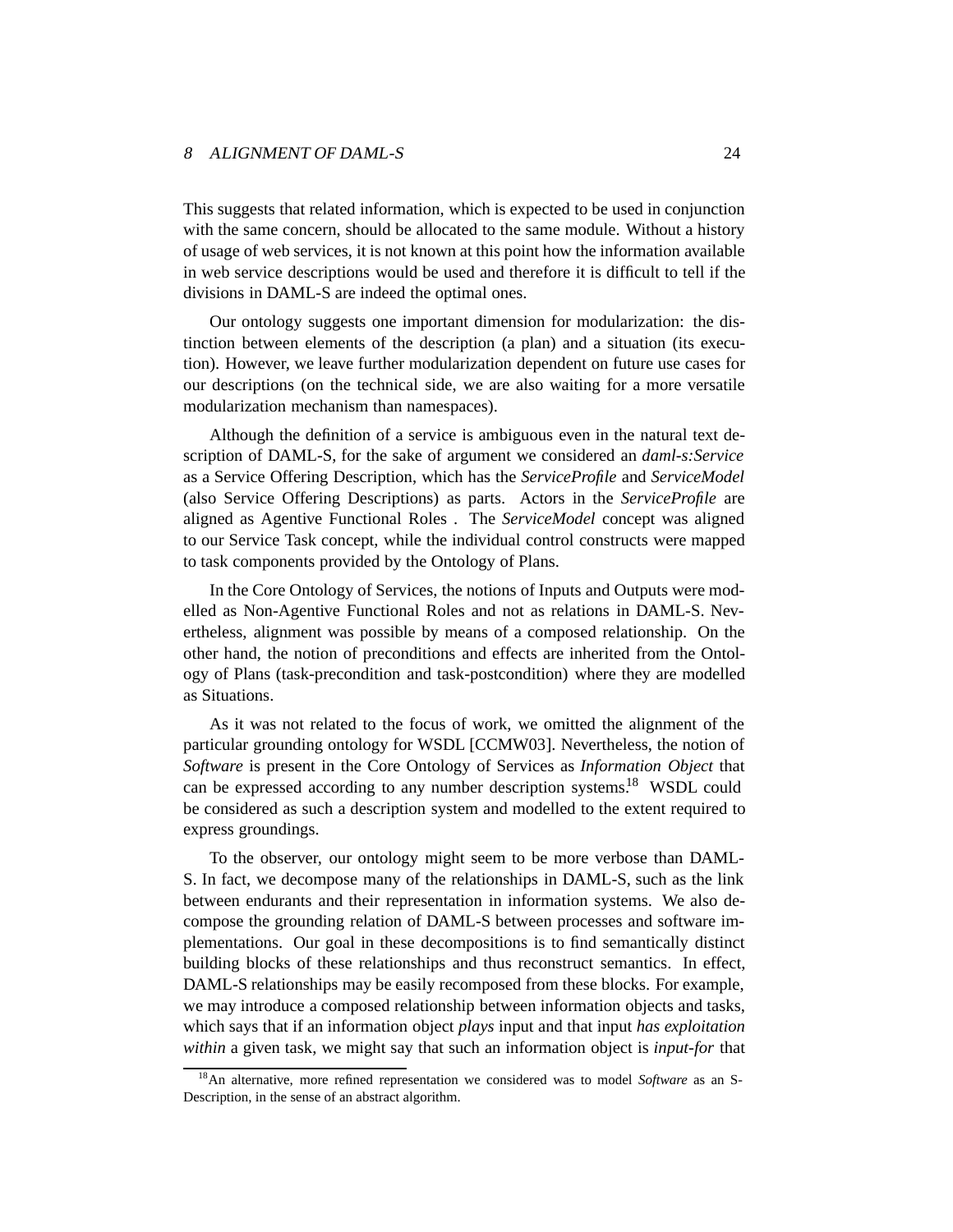### 8 ALIGNMENT OF DAML-S 25

task, mimicking the similar relationship in DAML-S.

#### **8.1 Illustrated example**

In this Section we show how the semantics of the Congo example of DAML-S could be represented by our Core Ontology of Services. For the purposes of this demonstration, we shortened the example to the part described in  $[MBD^+03]$ .

We begin with the Service Offering Description proposed by Congo Inc., called CongoBuyOffering. CongoBuyOffering has a number of functional roles and tasks as parts.

```
CongoBuyOffering(x) \rightarrow Service\_Offering\_Description(x)ConqoCustomer(x) \rightarrow Service\_{Requestor(x)}\forall x, y. CongoCustomer(x) \land temporary\_component_of(x, y) \rightarrowConqoBuyOffering(y)ConqoProvider(x) \rightarrow Service\_Provider(x)\forall x, y. Congo Provider(x) \wedge temporary\_component_of(x, y) \rightarrowCongoBuyOffering(y)
```
In all situations, CongoInc necessarily plays the role of the provider (a role restriction).

 $agentive\_physical\_object(CongoInc)$  $\forall x, y. Congo Provider(x) \land played_by(x, y) \rightarrow y = CongoInc$ 

LocateBook and BuyBook are elementary computational tasks.

 $LocateBook(x) \rightarrow ComputationalTask(x)$  $LocateBook(x) \rightarrow elementary\_task(x)$  $BuyBook(x) \rightarrow ComputationalTask(x)$  $BuyBook(x) \rightarrow elementary\_task(x)$ 

ExpandedCongoBuy is a complex service task, which has LocateBook and BuyBook as parts and is itself a temporary component of the offering. It is inferred that LocateBook and BuyBook are also temporary components.

 $Expanded CongoBuy(x) \rightarrow Service\_Task(x)$  $Expanded CongoBuy(x) \rightarrow complex\_Task(x)$  $\forall x, y. LocateBook(x) \land part_of(x, y) \rightarrow Expanded CongoBuy(y)$  $\forall x, y. BuyBook(x) \land part_of(x, y) \rightarrow Expanded CongoBuy(y)$  $\forall x, y. Expanded CongoBuy(x) \wedge temporary\_component_of(x, y) \rightarrow$  $CongoBuyOffering(y)$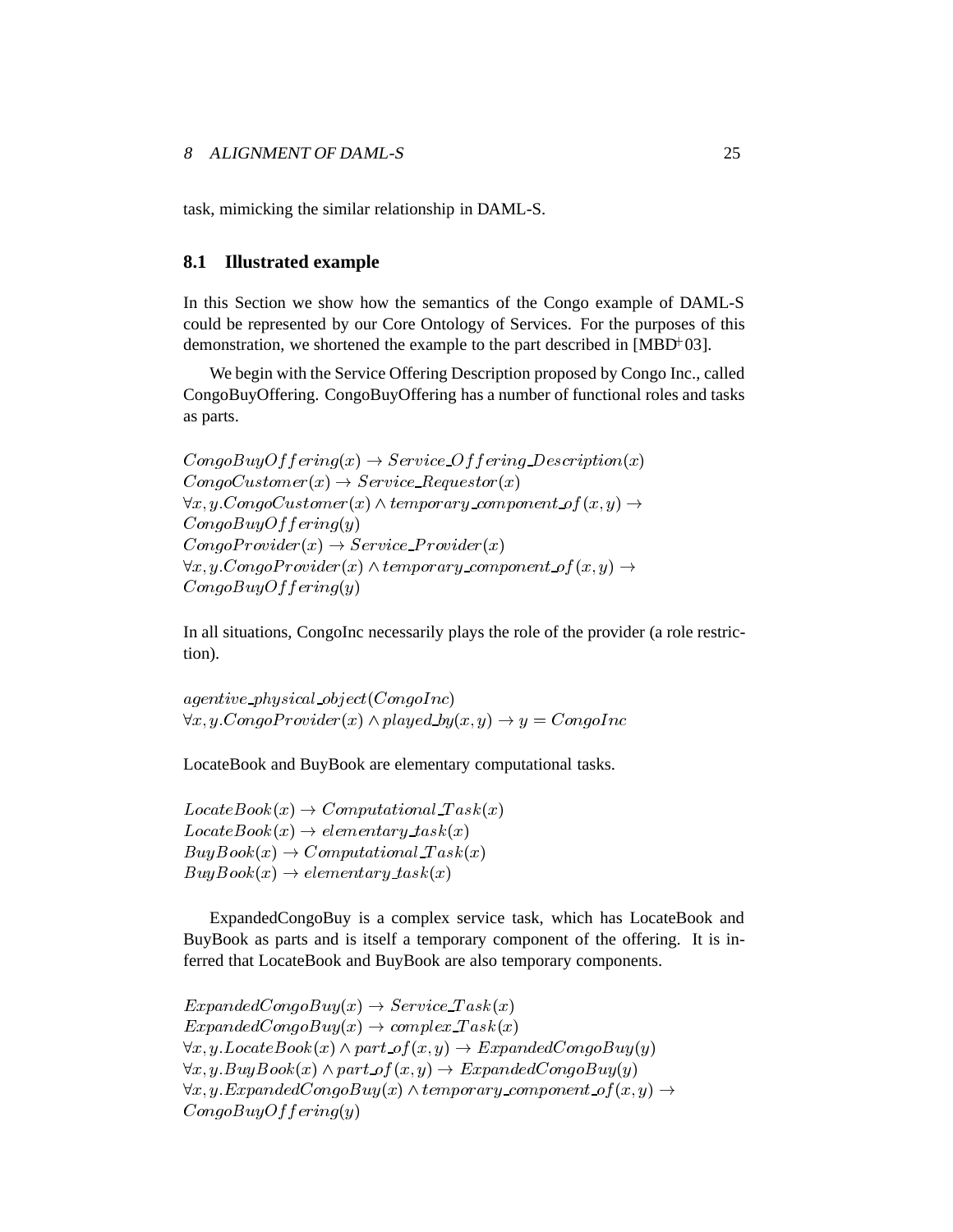#### 8 ALIGNMENT OF DAML-S 26

BookToLocate is a computational input to LocateBook. DescriptionOutput and CatalogueBookOutput are conditional computational outputs of LocateBook.

```
BookToLocate(x) \rightarrow Computational\_Input(x)\forall x, y. BookToLocate(x) \land modality\_target(x, y) \rightarrow LocateBook(y)DescriptionOutput(x) \rightarrow Conditional\_Output(x)DescriptionOutput(x) \rightarrow Computational\_Output(x)CatalogueBookOutput(x) \rightarrow Conditional\_Output(x)CatalogueBookOutput(x) \rightarrow ComputationalOutput(x)\forall x, y. Description Output(x) \land modality\_target(x, y) \rightarrow LocateBook(y)\forall x, y. Catalogue BookOutput(x) \land modality\_target(x, y) \rightarrow LocateBook(y)
```
BookToLocate is played by information objects in RDF that reference a book (Role playing can be similarly restricted for the outputs of BookToLocate).

```
BookDescription(x) \rightarrow InformationObject(x)language(RDF)\forall x, y. BookDescription(x) \land expressed\_according\_to(x, y) \rightarrow y = RDFBook(x) \rightarrow Physical\_Endurant(x)\forall x, y. BookDescription(x) \land refers \text{\texttt{to}}(x, y) \rightarrow Book(y)\forall x, y. BookToLocate(x) \land played_by(x, y) \rightarrow BookDescription(y)
```
Next, we model an actual sale of a book. We show that this can be understood as a situation for the above description by mapping between elements of the setting and the service offering description. Note that this implies, for example, that CongoInc is necessarily participating in this sale as the provider.

Situation(CongoSale)  $CongoBuyOffering(cho)$ satisf ies(CongoSale; cbo)

Joe is a CongoInc customer, who participates in the activity.

 $natural\_person(Joe)$ CongoCustomer(cc)  $plays(Joe, cc)$  $partition(Joe, BuyingWinnieThe Pooh)$ 

BookObject is an information object (document), which refers to WinnieThe-Pooh, a book that the customer would like to find.

 $Book(WinnieThe Pooh)$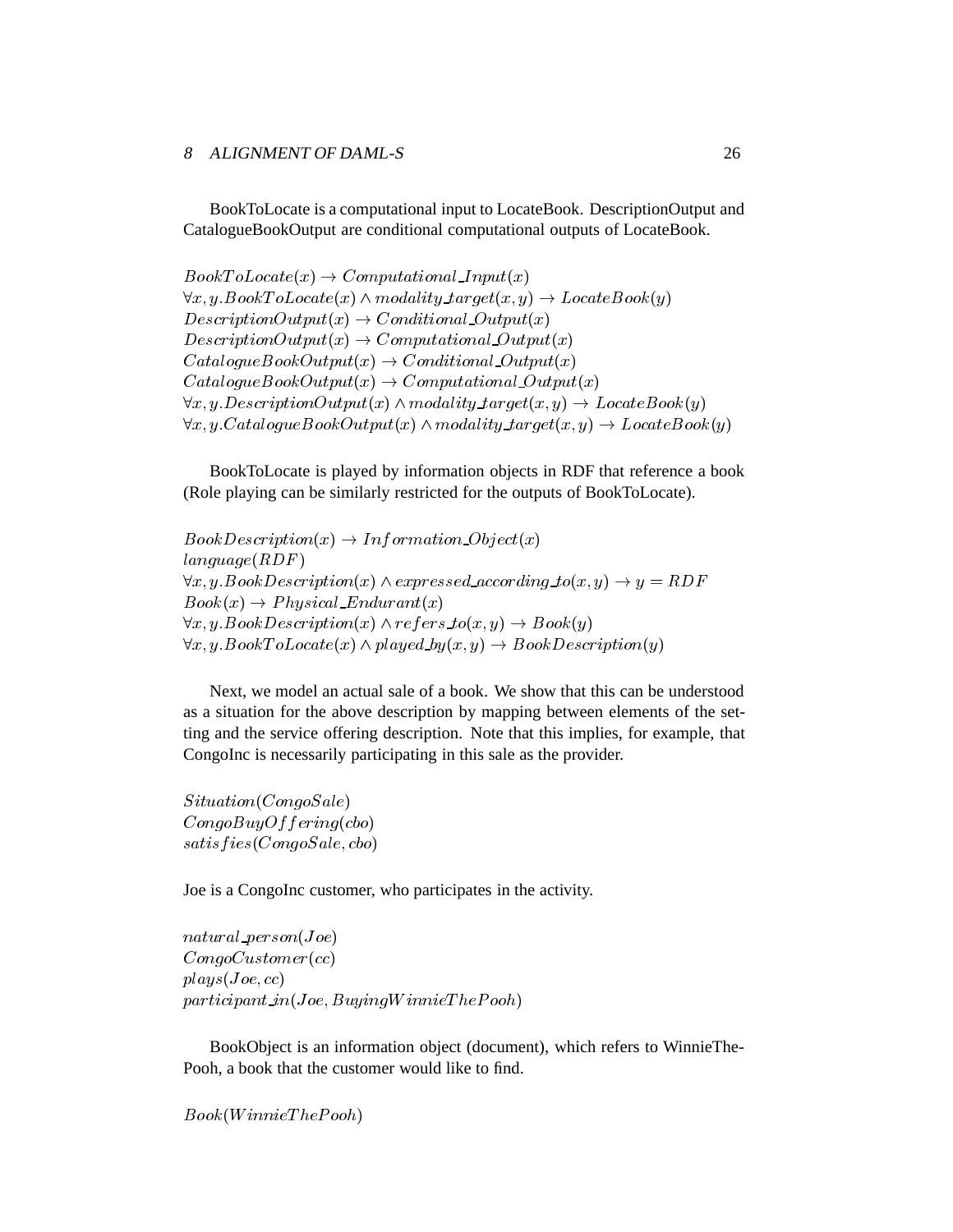$Literal("WinnieThe Pooh")$  $name_of(Winine The Pooh, "Winine The Pooh")$  $part\_of (W in nie The Pooh, Congo Sale)$ BookDescription(BookObject)  $refers_to(BookObject, WinnieThe Pooh)$  $BookToLocate(W in nieThe Pooh)$  $plays(BookObject,WinnieThe Pooh)$  $part(BookObject, ConqoSale)$ 

BuyingWinnieThePooh is the actual activity that is performed in this sale according to the task description. LocatingWinnieThePooh is a computational part of the activity that is carried out to locate the book. The BookObject is data for this activity.

 $Service\_Activity(BuyingWinnieThe Pooh)$  $Computational\_Activity(LocatingWinnieThe Pooh)$  $part\_of (LocatingWinnieThe Pooh, BuyingWinnieThe Pooh)$  $setting(BuyingWinnieThe Pooh, Congo Sale)$  $ExpandedConqoBuy(ecb)$  $sequences(echo, BuyingWinnieThe Pooh)$  $data\_for(BookObject, LocatingWinnieThe Pooh)$ 

We don't capture that Joe provides the information object, i.e. the book to locate. We do capture that the information object references a book, and we could capture as a precondition that Joe wants book. We could also describe the effect: Joe has a book.

## **9 Alignment of the Application Server's ontology**

### **9.1 Original Ontology**

The Application Server for the Semantic Web uses an ontology for software module and API discovery, manual classification of software modules and for implementation tasks [OVMS03]. During its design we tried to stay as close as possible to DAML-S (cf. Section 8) for it is an accepted standard that has been investigated for a long time and has a sound basis [OSRV03].

Although DAML-S serves as a good starting point for our ontology, the main difficulty was in the type of software entities to be described. While DAML-S describes web services, our goal is to describe software modules and their APIs. As a result some parts of DAML-S were not reusable. In the Appendix we present all the subontologies in DAML-S in comparison to ours before the alignment. What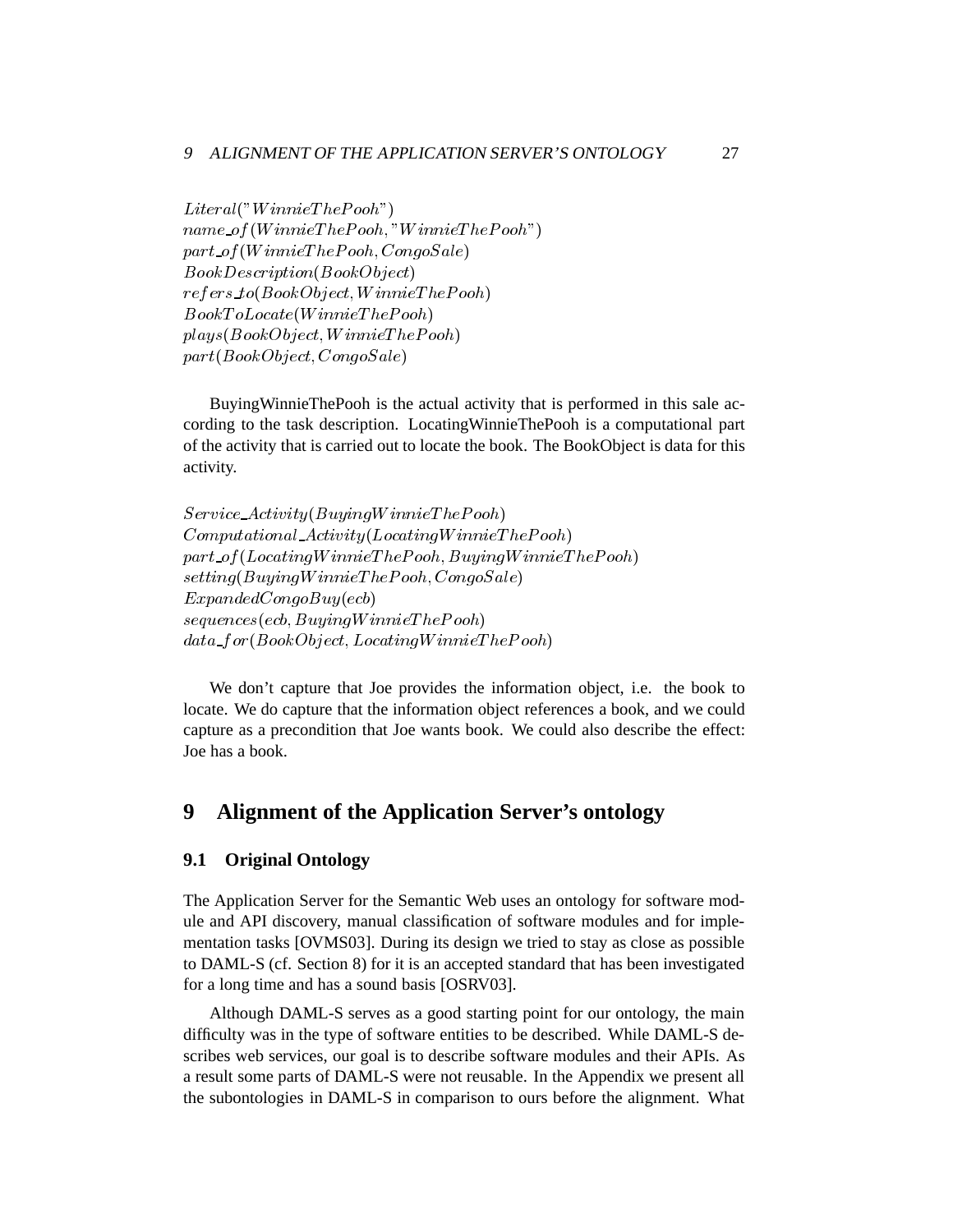we will achieve in the next subsection is the alignment from the generic level, represented by DOLCE, D&S and the Core Ontology of Services, to the intermediate and domain level.

The *Implementation* subontology is primarily used to facilitate component discovery for the client and of particular importance as it introduces several new concepts. Its terminology is shown below.

- **Software Module** Speaking in terms of the object-oriented paradigm, a software module is an object revealing an Application Programming Interface (API). A software module fulfills complex computational tasks. Examples: ontology store, inference engine.
- **Component** Software module that is deployed to the Application Server for the Semantic Web<sup>19</sup>.
- **System Component** Component providing functionality for the Application Server for the Semantic Web itself, e.g. the registry.
- **Functional Component** Component that is of interest to the client and can be discovered. Ontology-related software modules become functional components by making them deployable, e.g. RDF stores.
- **External Module** An external module cannot be deployed directly as it may be programmed in a different language, live on a different computing platform, etc. It equals a functional component from a client perspective. This is achieved by having a proxy component deployed that relays communication to the external module.
- **Proxy Component** Special type of functional component that manages the communication to an external module. Examples are proxy components for inference engines, like FaCT.
- **Interceptor** Software that monitors requests and modifies them. Examples: transaction or semantic interoperation interceptor.
- **Surrogate** Software embedded in the client application. It offers the same API as a particular component and relays communication to it. Meant for ease of use in the ASSW scenario, similar to stubs in CORBA.

### **9.2 Aligning the taxonomy**

In a first step, we strive to align the terminology in the subsection above. Figure 6 sketches an overview before we detail the concept's axioms in the following paragraphs.

<sup>&</sup>lt;sup>19</sup>We use the word deployment as the process of registering, possibly initializing and starting a component to the Microkernel.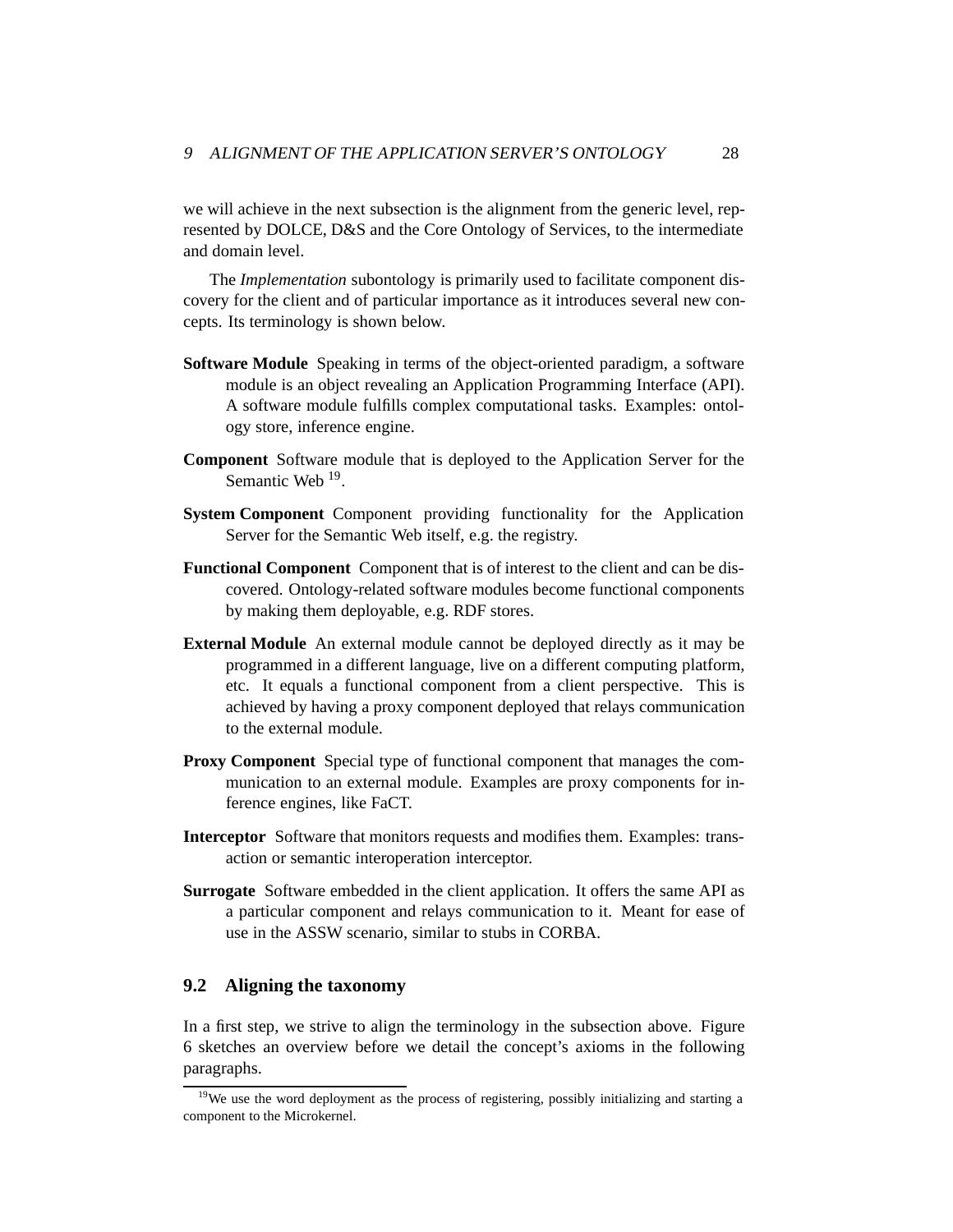

Figure 6: Alignment of the ASSW's concepts

Software Module, Interceptor and Surrogate become subconcepts of Softwareas-binary. A Software module offers an API which in turn is subconcept of Information Object. An API consists of Methods and a Method may have Formal Parameters. Software Modules are deployed with an Interceptor and Surrogates proxy for Software Modules on the client side.

```
Software\_Module(x) \rightarrow Software\_as\_binary(x)Interceptor(x) \rightarrow Software\_as\_binary(x)Surface(x) \rightarrow Software\_as\_binary(x)API(x) \rightarrow Information\_object(x)of fers(x, y) \rightarrow Software\_Module(x)offseters(x, y) \rightarrow API(y)deploved\_with(x, y) \rightarrow Software\_Module(x)deployed\_with(x, y) \rightarrow Interceptor(y)proxying\_for(x, y) \rightarrow Surface(x)proxying\_for(x, y) \rightarrow Software\_Module(y)
```
While the conceptualization above is quite generic, Software Modules can become Components in the Application Server for the Semantic Web setting (formalizing the specializations of Component is straightforward). This behavior shows a clear contextual nature and, thus, we model an ASSW Component as a role played by a Software Module. The most prominent example for that is an Ontology Store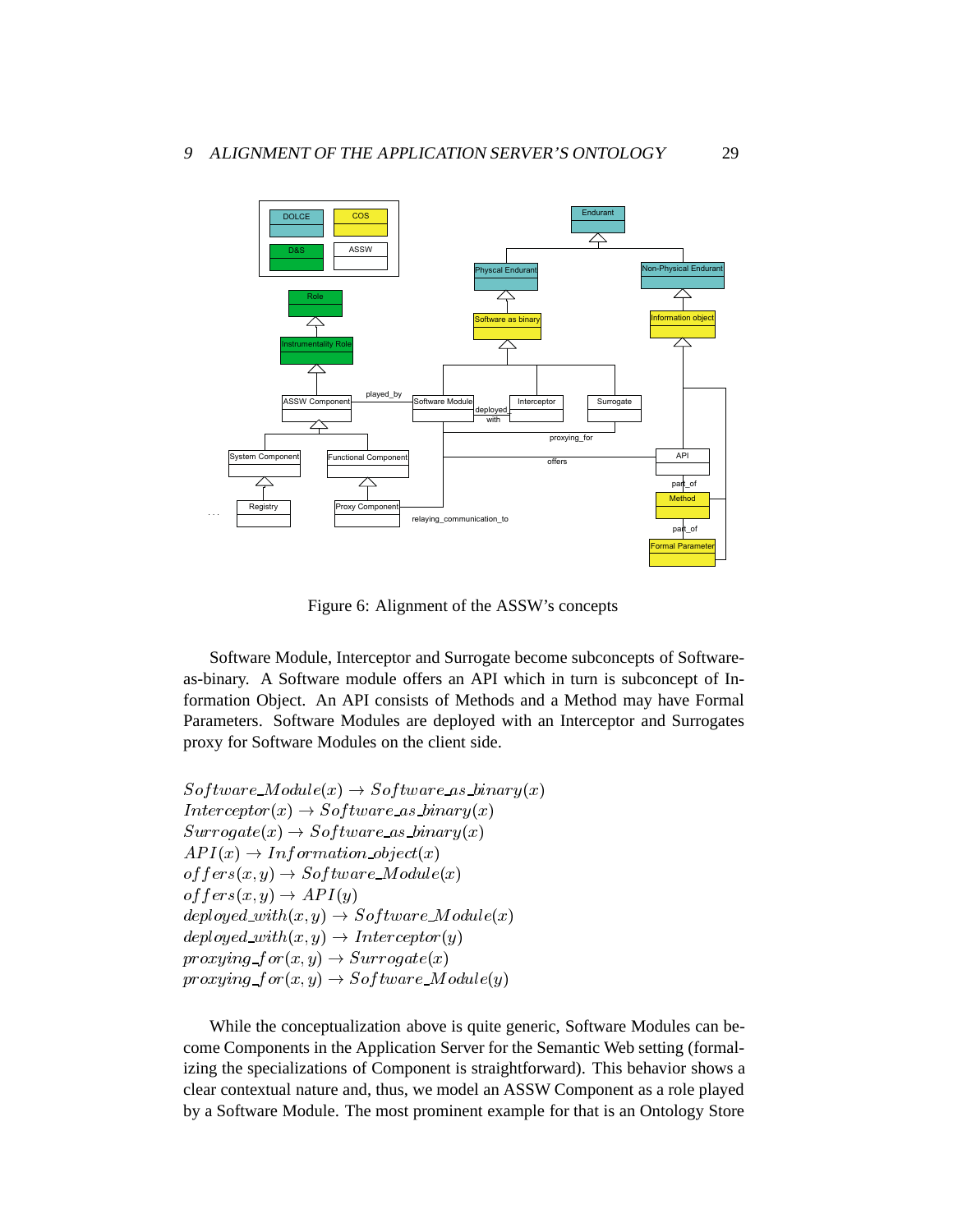Software Module which is a first order entity but can be both the registry (i.e. a System Component) and a Functional Component within the Application Server.

```
ASSW\_Component(x) \rightarrow Instrumentality\_Role(x)\forall x, y. ASSW\_{Component}(x) \land played_by(x, y) \rightarrow Software\_Module(y)Functional\_Component(x) \rightarrow ASSW\_Component(x)Proxy\_Component(x) \rightarrow Functional\_Component(x)System\_Component(x) \rightarrow ASSW\_Component(x)Registry(x) \rightarrow System\_Component(x)
```
Note that we do not list all specializations of System Component here (Registry, Association Management, Component Loader, Cascading Component, etc.). Note also, that there is no need to model External Modules. It is enough to formalize Proxy Component as a role that relays communication to a Software Module.

```
relaying\_communication\_to(x, y) \rightarrow Proxy\_Component(x)relaying\_communication\_to(x, y) \rightarrow Software\_Module(y)
```
### **9.3 API Descriptions**

After aligning the terminology we would like to capture the intuition that is common in both DAML-S and ASSW, namely that there are semantic descriptions of software (describing functionality or tasks) and syntactic descriptions of software (describing parts of software as an object). Hence we come up with a new kind of description in the D&S sense, called APIDescription (cf. Figure 7).

In fact, we formalize a whole hierarchy of APIDescriptions as domain knowledge. E.g., in the Semantic Web domain, StoreAPIDescription along subconcepts like RDFStoreAPIDescription or OntologyStoreAPIDescription. What is common to all APIDescriptions is that there has to be a role ASSW Component played by Software Module and the ASSW Component has exploitation within at least one Computational Task. The last relation is refined for specializations of APIDescriptions, e.g. in an RDFStoreAPIDescription the role of a Functional Component has exploitation within a StoreTriple Computational Task etc.

```
Store API Description(x) \rightarrow API Description(x)RDFStore API Description(x) \rightarrow Store API Description(x)OntologyStore API Description(x) \rightarrow Store API Description(x)\ddotsc\forall x. API Description(x) \rightarrow \exists y, z, t. component\_of(x, y) \landASSW\_Component(y) \wedge played_by(y, z) \wedge SoftwareModule(z) \wedgehas exploitation within(y, t) \wedge computational\_task(t)
```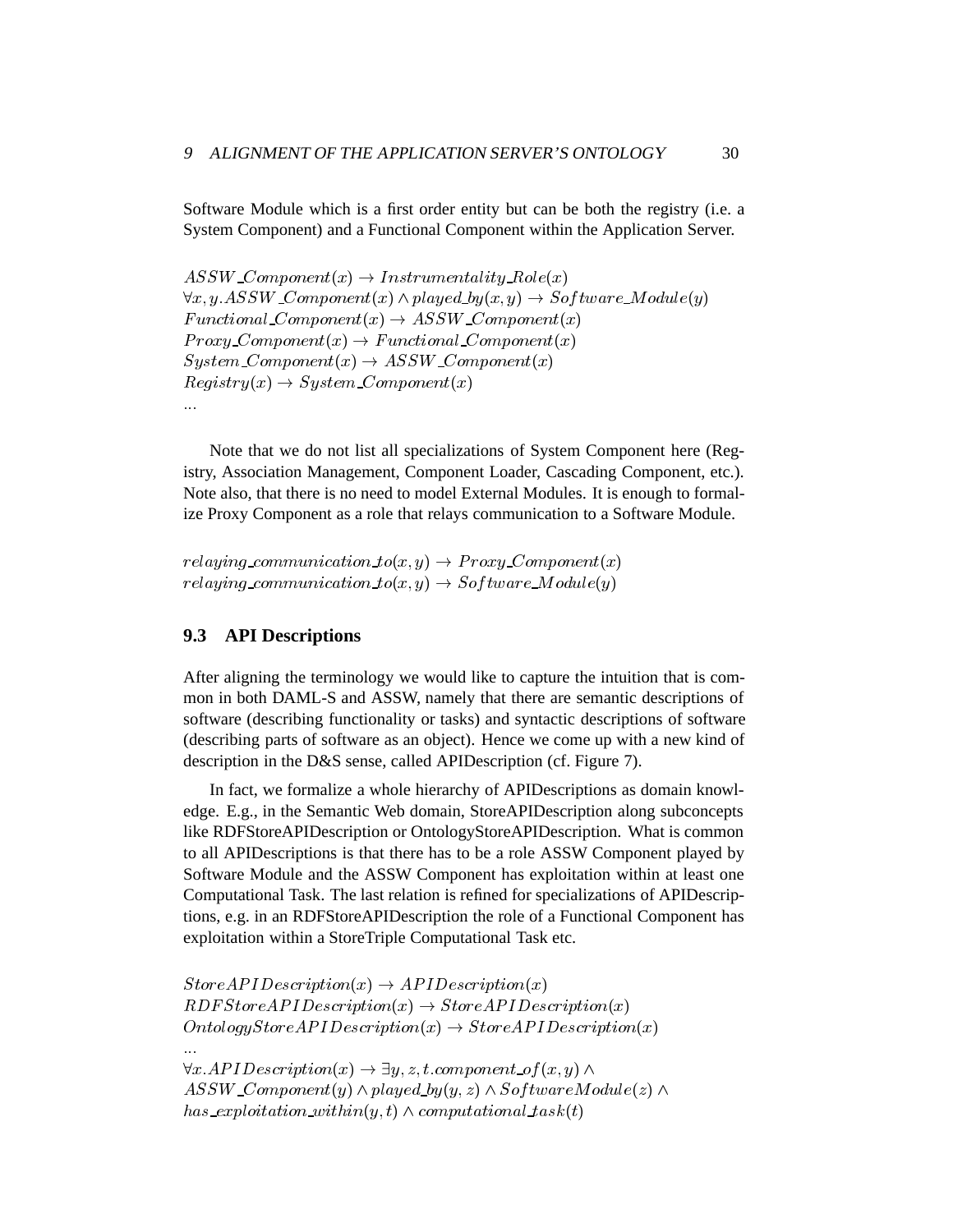

Figure 7: API Description

 $\forall x. RDFStore API Description(x) \rightarrow$  $\exists y, z, t. component\_of(x, y) \wedge Functional\_Component(y) \wedge played\_by(y, z) \wedge$  $SoftwareModule(z) \wedge has\_exploitation\_within(y, t) \wedge StoreTriple(t)$ :::

### **9.3.1 Roles**

The new roles introduced in the subsection above are relevant for the API Description. So-called ASSW Components and specializations are played by Software Modules (cf. Figure 6). Every ASSW Component has exploitation within a Computational Task.

### **9.3.2 Courses**

As depicted in Figure 7 we use Computational Task which is part of the Core Ontology of Services and subconcept of DOLCE's Course. We define new, domain dependent, specializations thereof. In the example, we come up with Semantic Web related Computational Task like StoreTriple or StoreOntology. They become components of the API Description and have exploitation within the ASSW Component role which are ultimately played by Software Modules.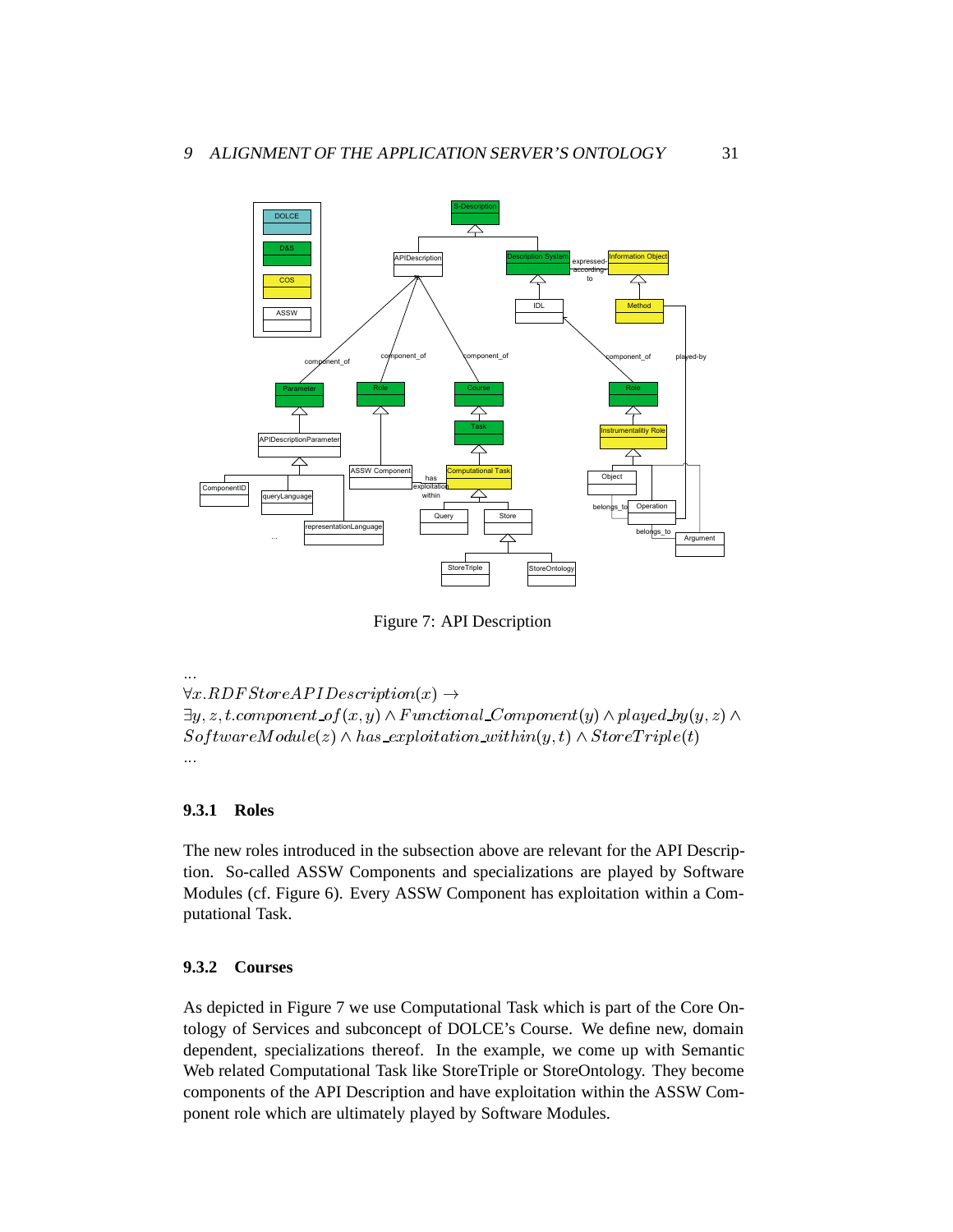$Store(x) \rightarrow computational\_task(x)$  $StoreTriple(x) \rightarrow Store(x)$  $StoreOntology(x) \rightarrow Store(x)$  $Query(x) \rightarrow computational\_task(x)$ 

The other way around, it is important to model which Method fulfills the Computational Tasks mentioned above. Therefore we have to define a new relation 'fulfills' between Information Object and Computational Task independent of the APIDescription.

 $fulls(x, y) \rightarrow Information\_Object(x)$  $fulfills(x, y) \rightarrow Computational. Task(x)$ 

### **9.3.3 Parameters**

When a Software Module is deployed to the Application Server for the Semantic Web, it automatically gains several attributes, most prominently a ComponentID. Such properties do not belong to the software module but show a clear context dependency. Hence, we model them as new parameters that are component of the APIDescription (cf. Figure 7).

 $ComponentID(x) \rightarrow APIDescriptionParameter(x)$  $\forall x. ComponentID(x) \rightarrow \exists y. APIDescription(y) \wedge component_of(y,x)$ :::

In addition, specializations of the APIDescription may have several domaindependent properties. E.g., an StoreAPIDescription may have a parameter representationLanguage or queryLanguage. [Per02] gives a nice overview of different Semantic Web software modules and their characteristika. Such relations have to axiomatized accordingly, e.g.

```
queryLanguage(x) \rightarrow APIDescriptionParameter(x)\forall x. queryLanguage(x) \rightarrow\exists y. Store API Description(y) \wedge component_of(y, x)\dddotsc
```
Figure 7 sketches the newly introduced parameter called APIDescriptionParameter which can be component of APIDescriptions only. Note that an API-Description is not expected to have a certain number of parameters as component. They are optional altogether.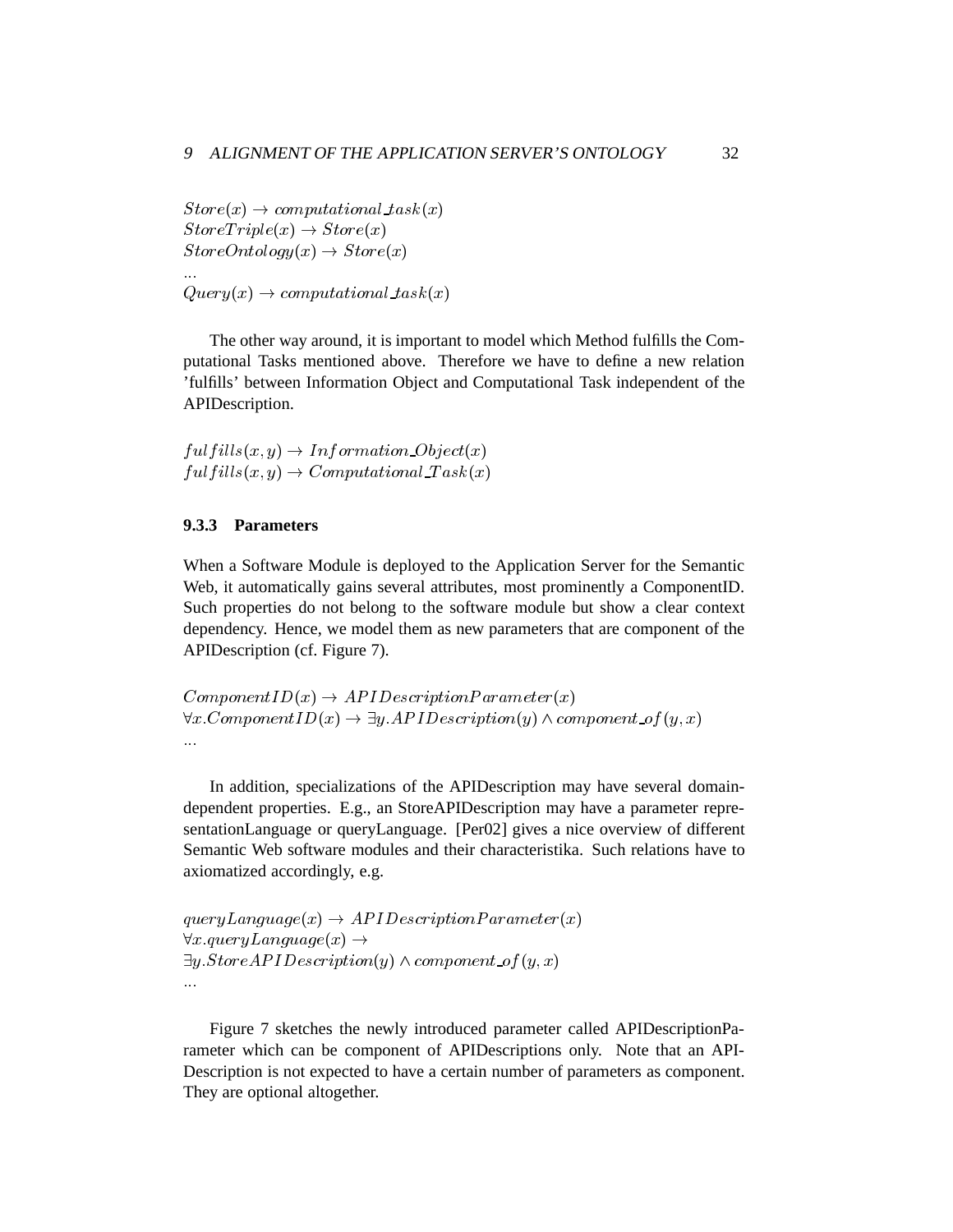### **9.4 IDL Descriptions**

For the syntactic descriptions of software we come up with a new kind of description called IDLDescription. For this purpose we formalized the terminology of IDL (Interface Description Language [Gro02]), viz. Object, Operation, Argument etc., as instrumentality roles. The idea is that such roles are played by information objects, e.g. Object is played by Software Module and Operation is played by Method.

The general idea is already featured in the Core Ontology of Services where Description Systems are introduced as subconcept of D&S's description. Information Objects, which are non physical Endurants, are expressed according to such a Description System. Examples would be RDF or the aforementioned IDL.

 $IDLDescription(x) \rightarrow APIDescription(x)$  $\forall x. IDLDescription(x) \rightarrow \exists y. component\_of(x, y) \land Object(y)$  $\forall x. IDLD description(x) \rightarrow \exists y. component\_of(x, y) \land Operation(y)$  $\forall x.IDLDescription(x) \rightarrow \exists y.compileof(x, y) \land Parameter(y)$  $\forall x. Object(x) \rightarrow \exists y. played_by(x, y) \land Software\_Module(y)$  $\forall x. Operation(x) \rightarrow \exists y. played\_by(x, y) \wedge Method(y)$  $\forall x. Argument(x) \rightarrow \exists y. played_by(x, y) \land Formal\_Parameter(y)$  $\ddotsc$ 

### **9.5 Example**

Last but not least, the example in Figure 8 shows both an APIDescription and an IDLDescription of a KAON Ontology Store which is part of the KAON Tool suite [BEH<sup>+</sup> 02]. For the sake of brevity, we limit ourselves to one Method 'AddStatement' which is part of the KAONOntologyStore Software Module and fulfills the task of storing a triple.

In our context, the KAONOntologyStore**API**Description plays the role of a functional component deployed to the Application Server. The description features several parameters, such as representationLanguage and the ComponentID. Furthermore, the Functional Component has exploitation within the StoreTriple task.

The KAONOntology**IDL**Description consists only of roles: Object is played by the KAONOntologyStore Software Module, Operation is played by the AddStatement Method, Argument played by a Formal Parameter and so on.

Note that an APIDescription is expected to have several Tasks, like StoreTriple, Query, Retrieve and so on. The same holds for IDLDescription which should feature one Object role related to a multitude of Operation roles.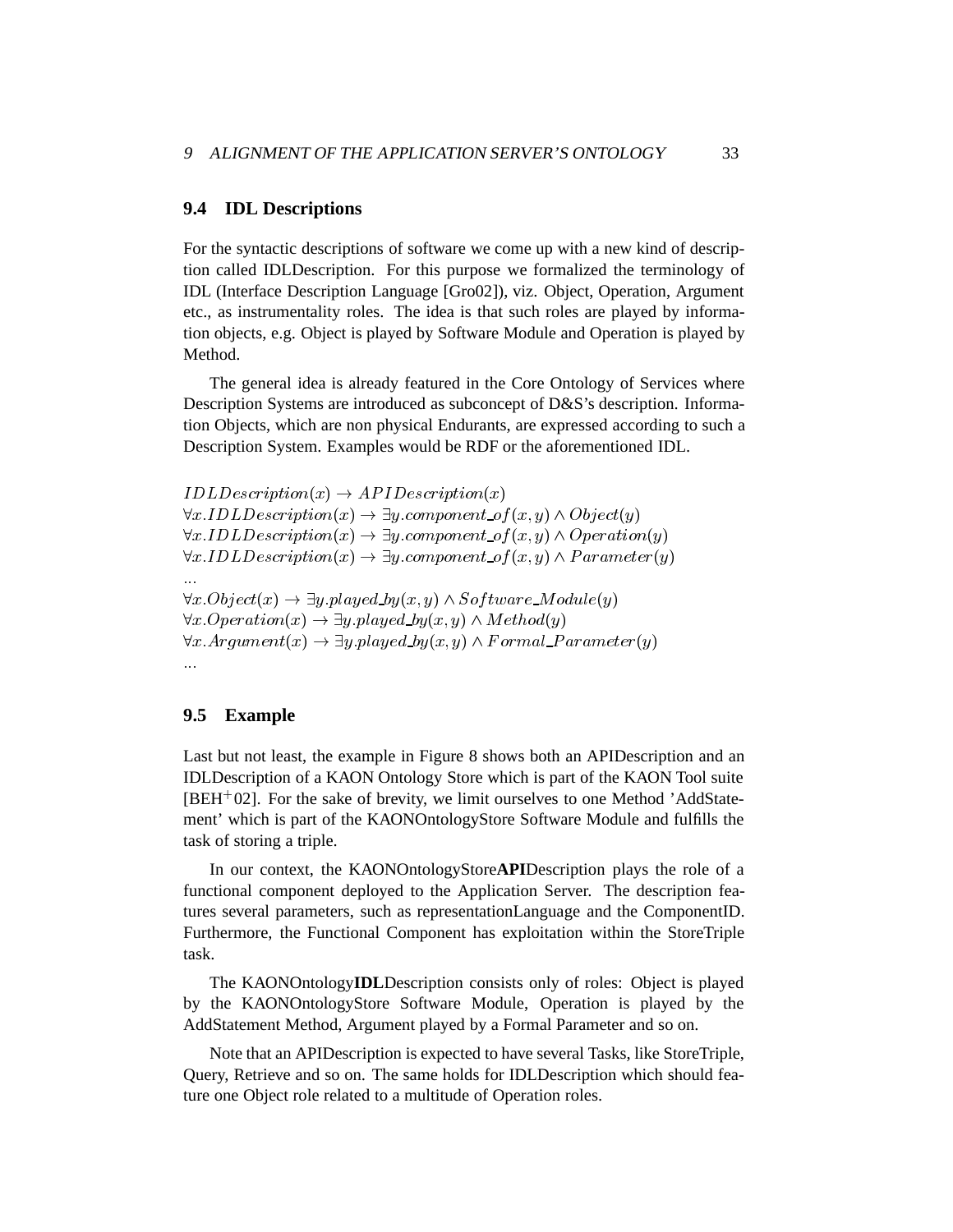

Figure 8: KAON Ontology Store Example

# **References**

- [ABFG02] Daniel Austin, Abbie Barbir, Christopher Ferris, and Sharad Garg. Web services architecture requirements. http://www.w3.org/TR/wsareqs, Nov 2002.
- $[BCF^+03]$ David Booth, Michael Champion, Chris Ferris, Francis McCabe, Eric Newcomer, and David Orchard. Web Services Architecture, May 2003.
- [BEH<sup>+</sup> 02] E. Bozsak, M. Ehrig, S. Handschuh, A. Hotho, A. Maedche, B. Motik, D. Oberle, C. Schmitz, S. Staab, L. Stojanovic, N. Stojanovic, R. Studer, G. Stumme, Y. Sure, J. Tane, R. Volz, and V. Zacharias. KAON - towards a large scale Semantic Web. In Kurt Bauknecht, A. Min Tjoa, and Gerald Quirchmayr, editors, *E-Commerce and Web Technologies, Third International Conference, EC-Web 2002, Aix-en-Provence, France, September 2-6, 2002, Proceedings*, volume 2455 of *Lecture Notes in Computer Science*. Springer, 2002.
- [CCMW03] Erik Christensen, Francisco Curbera, Greg Meredith, and Sanjiva Weerawarana. Web services description language (WSDL). http: //www.w3.org/TR/wsdl, Mar 2003. W3C Note.
- [Coa03] The DAML Services Coalition. DAML Services, May 2003.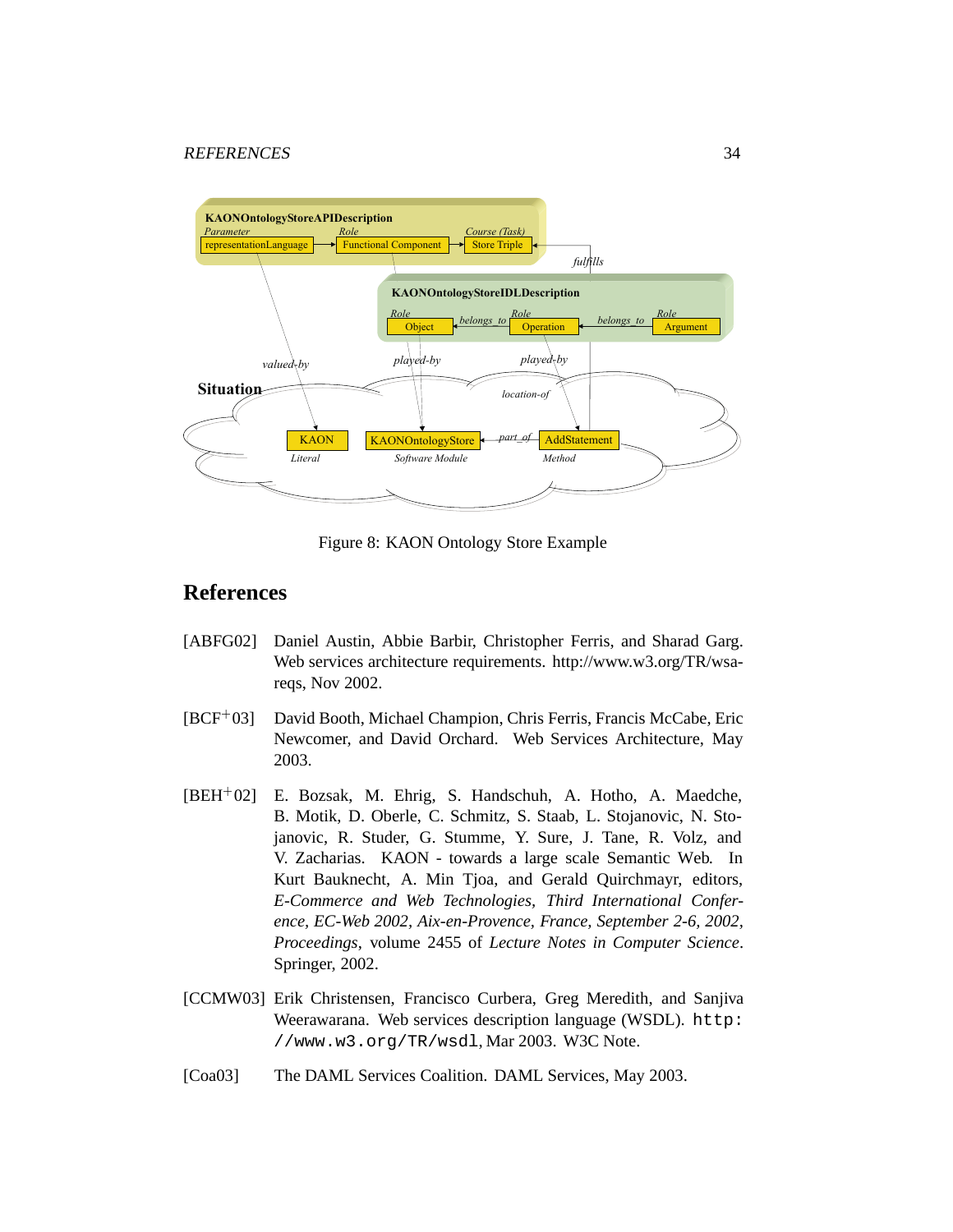- [Fel98] Christiane Fellbaum, editor. *WordNet An electronic lexical database*. MIT Press, 1998.
- [GM] Aldo Gangemi and Peter Mika. Understanding the Semantic Web through Descriptions and Situations. Submitted to ODBASE 2003.
- [GM03] Aldo Gangemi and Peter Mika. Understanding the semantic web through descriptions and situations. In *DOA/CoopIS/ODBASE 2003 Confederated International Conferences DOA, CoopIS and ODBASE, Proceedings*, LNCS. Springer, 2003.
- [GPS99] Aldo Gangemi, Domenico M. Pisanelli, and Geri Steve. An overview of the ONIONS project: Applying ontologies to the integration of medical terminologies. *Data Knowledge Engineering*, 31(2):183– 220, 1999.
- [Gro02] Object Modelling Group. Idl / language mapping specification java to idl, Aug 2002. 1.2.
- [Köh29] Wolfgang Köhler. *Gestalt Psychology*. Liveright, New York, 1947/1929.
- [MBD<sup>+</sup> 03] David Martin, Mark Burstein, Grit Denker, Jerry Hobbs, Lalana Kagal, Ora Lassila, Drew McDermott, Sheila McIlraith, Massimo Paolucci, Bijan Parsia, Terry Payne, Marta Sabou, Evren Sirin, Monika Solanki, Naveen Srinivasan, and Katia Sycara. DAML-S (and OWL-S) 0.9 draft release. http://www.daml.org/ services/daml-s/0.9/, Nov 2003.
- [MBG<sup>+</sup> 02] Claudio Masolo, Stefano Borgo, Aldo Gangemi, Nicola Guarino, Alessandro Oltramari, and Luc Schneider. The WonderWeb Library of Foundational Ontologies. WonderWeb Deliverable 17, 2002.
- [Mil02] Alexander Miller. *The Stanford Encyclopedia of Philosophy*, chapter Realism. Stanford University, winter edition edition, 2002.
- [Moo02] Michael S. Moore. Legal Reality: A Naturalist Approach to Legal Ontology. *Law and Philosophy*, 21(6):619–705, 2002.
- [OSRV03] D. Oberle, M. Sabou, D. Richards, and R. Volz. An ontology for semantic middleware: extending DAML-S beyond web-services. In *On the Move to Meaningful Internet Systems and Ubiquitous Computing, 2003 - DOA/CoopIS/ODBASE 2003 Confederated International Conferences DOA, CoopIS and ODBASE 2003 Catania, Sicily, Italy, November 3 - 7, 2003, Workshops*, Lecture Notes in Computer Science. Springer, 2003. In press.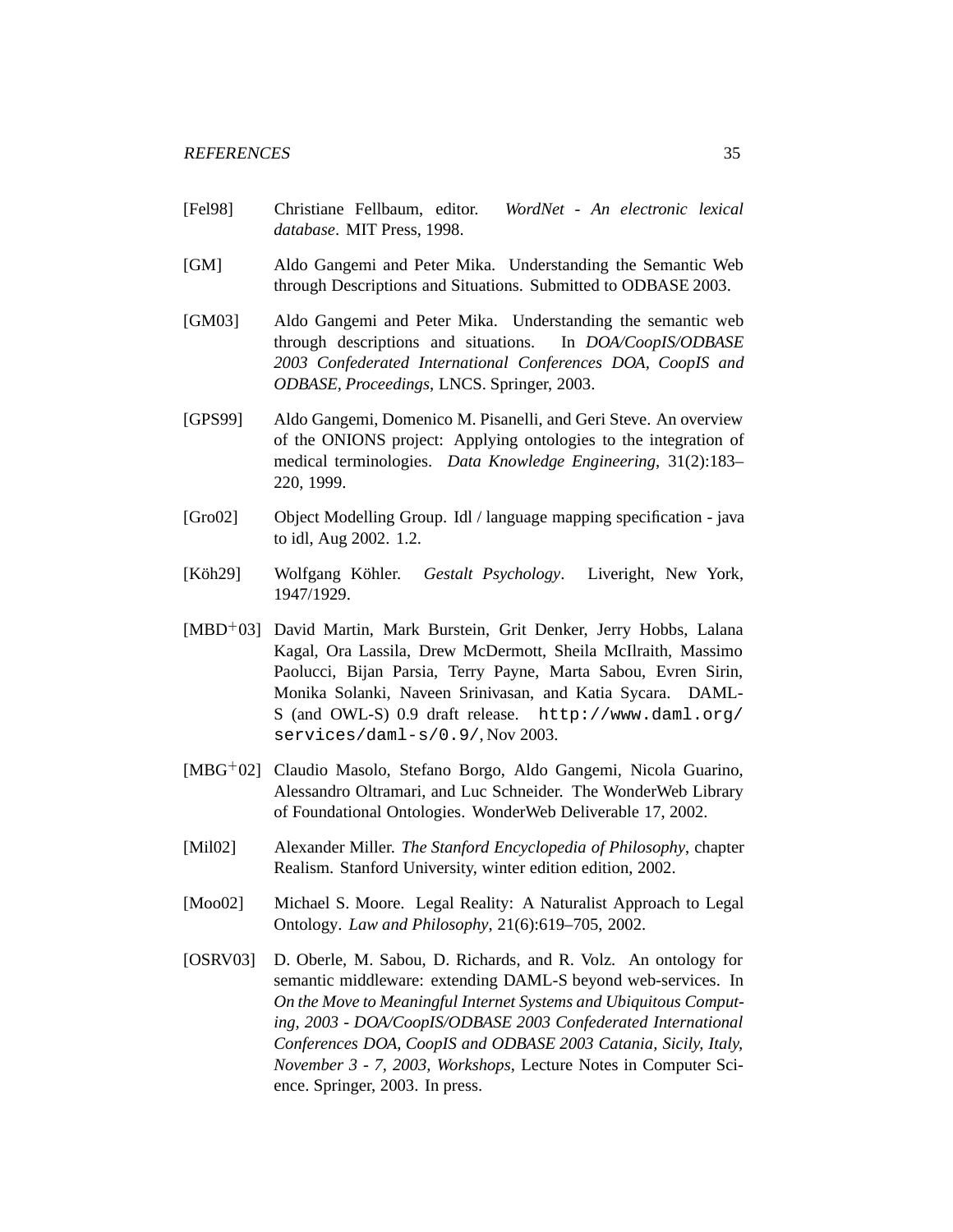- [OVMS03] D. Oberle, R. Volz, B. Motik, and S. Staab. An extensible open software environment. International Handbooks on Information Systems, chapter III, pages 311–333. Springer, 2003.
- [Per02] Asuncion Gomez Perez. A survey on ontology tools. OntoWeb Deliverable 1.3, May 2002. www.ontoweb.org.
- [vEA02] Ludger van Elst and Andreas Abecker. Ontologies for information management: balancing formality, stability, and sharing scope. *Expert Systems with Applications*, 23(4):357–366, November 2002.
- [won] The WonderWeb project (under EU-IST contract IST-2001-33052). See http://wonderweb.semanticweb.org.